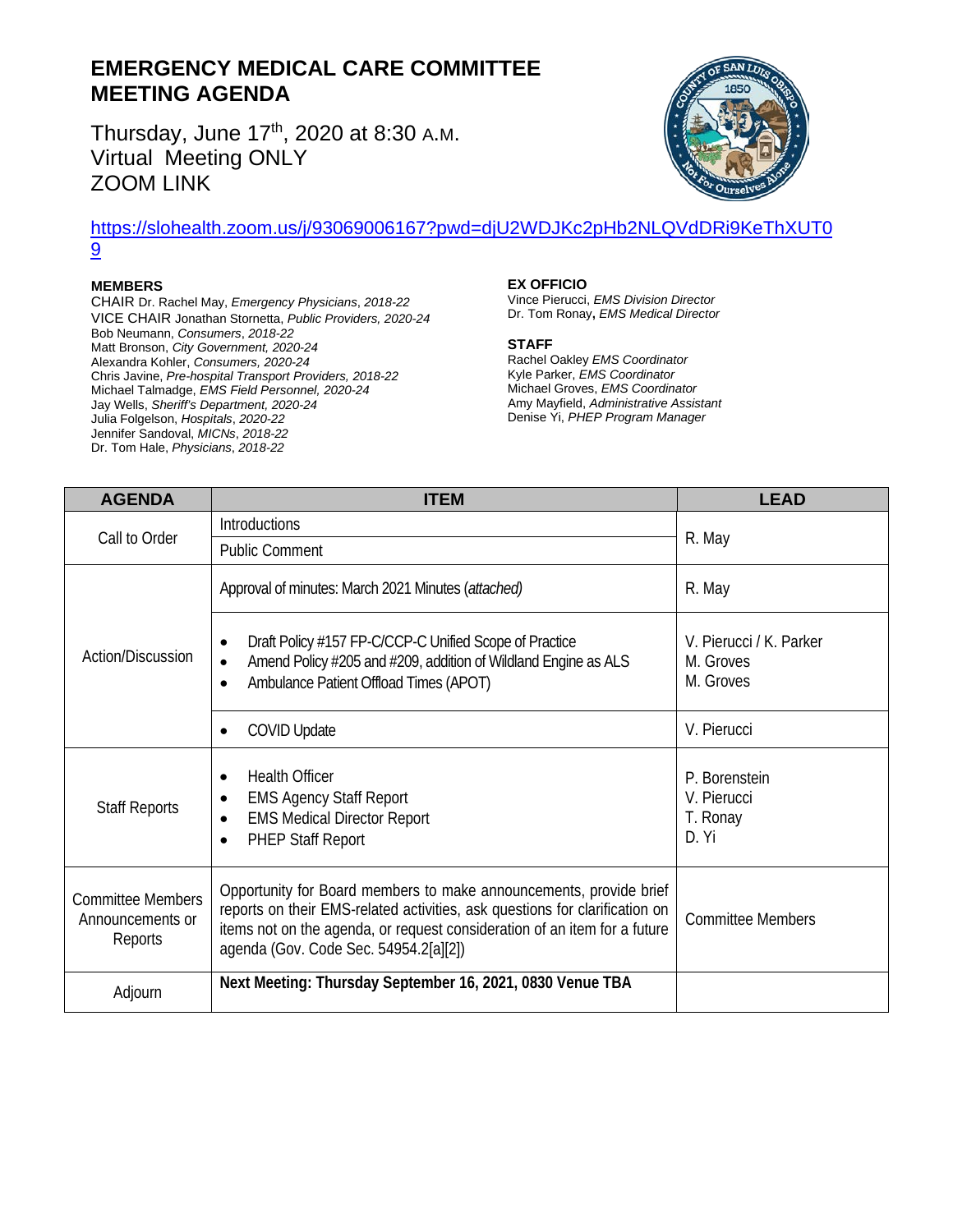*Draft* **Emergency Medical Care Committee Meeting Minutes Thursday March 18, 2021 Meeting Held Virtually via ZOOM**



|                                                                                                                                                                                                                                                                                                                          |                                                     | <b>COr Ourselv</b>                                                                                                                                                                                                                                                                             |
|--------------------------------------------------------------------------------------------------------------------------------------------------------------------------------------------------------------------------------------------------------------------------------------------------------------------------|-----------------------------------------------------|------------------------------------------------------------------------------------------------------------------------------------------------------------------------------------------------------------------------------------------------------------------------------------------------|
| <b>Members</b>                                                                                                                                                                                                                                                                                                           | <b>Ex Officio</b>                                   |                                                                                                                                                                                                                                                                                                |
| $\boxtimes$ CHAIR Dr. Rachel May, Emergency Medicine Physicians                                                                                                                                                                                                                                                          | $\boxtimes$                                         | Vince Pierucci, EMS Division Director                                                                                                                                                                                                                                                          |
| VICE CHAIR Jonathan Stornetta, Public Providers                                                                                                                                                                                                                                                                          | $\boxtimes$                                         | Dr. Thomas Ronay, LEMSA Medical Director                                                                                                                                                                                                                                                       |
| Bob Neumann, Consumers<br>Alexandra Kohler, Consumers<br>Matt Bronson, City Government<br>Chris Javine, Pre-Hospital Transport Providers<br>$\boxtimes$<br>Michael Talmadge, EMS Field Personnel<br>Dr. Tom Hale, Physicians<br>Jay Wells, Sheriff's Department<br>Julia Fogelson, Hospitals<br>Jennifer Sandoval, MICNs | <b>Staff</b><br>$\boxtimes$<br>$\times$<br>$\times$ | Rachel Oakley, EMS Coordinator<br>Mike Groves, EMS Coordinator<br>Kyle Parker, EMS Coordinator<br>Denise Yi, PHEP Program Manager<br>Amy Mayfield, Administrative Assistant<br>Guests - Chris Aten Cal Star, Luke Riley Mercy Air, Lisa Epps<br>Mercy Air, Mike McDonough Rob Jenkins, CalFire |
| <b>AGENDA ITEM / DISCUSSION</b>                                                                                                                                                                                                                                                                                          |                                                     | <b>ACTION</b>                                                                                                                                                                                                                                                                                  |
| <b>CALL TO ORDER</b>                                                                                                                                                                                                                                                                                                     |                                                     | Rachel May at 0835                                                                                                                                                                                                                                                                             |
| Approval of November Meeting Minutes and recent bulletin.                                                                                                                                                                                                                                                                |                                                     | Jonathan Stornetta                                                                                                                                                                                                                                                                             |
| <b>REPORTS &amp; DISCUSSION/ACTION ITEMS</b>                                                                                                                                                                                                                                                                             |                                                     |                                                                                                                                                                                                                                                                                                |
| In favor of continuing meets criteria for COVID suspected patients because of                                                                                                                                                                                                                                            |                                                     | Jonathan Stornetta                                                                                                                                                                                                                                                                             |
| awareness purposes.                                                                                                                                                                                                                                                                                                      |                                                     |                                                                                                                                                                                                                                                                                                |
| V. Pierucci is ok with this.                                                                                                                                                                                                                                                                                             |                                                     |                                                                                                                                                                                                                                                                                                |
| M. Groves to revise and resend another bulletin.                                                                                                                                                                                                                                                                         |                                                     |                                                                                                                                                                                                                                                                                                |
| 08:40 lost connection to the server.                                                                                                                                                                                                                                                                                     |                                                     |                                                                                                                                                                                                                                                                                                |
| 08:50 back online                                                                                                                                                                                                                                                                                                        |                                                     |                                                                                                                                                                                                                                                                                                |
| V. Pieruuci - Discussed staff coverage for the pandemic efforts.                                                                                                                                                                                                                                                         |                                                     |                                                                                                                                                                                                                                                                                                |
| 60,000 vaccinations given at county sites, hospitals, and pharmacies.                                                                                                                                                                                                                                                    |                                                     |                                                                                                                                                                                                                                                                                                |
| County is administering 1,000/day at Cuesta and Paso sites. AG is at 800/day,                                                                                                                                                                                                                                            |                                                     |                                                                                                                                                                                                                                                                                                |
| has parking restraints.                                                                                                                                                                                                                                                                                                  |                                                     |                                                                                                                                                                                                                                                                                                |
| County is doing 10,000/week, would like to increase to                                                                                                                                                                                                                                                                   |                                                     |                                                                                                                                                                                                                                                                                                |
| 15,000/week.                                                                                                                                                                                                                                                                                                             |                                                     |                                                                                                                                                                                                                                                                                                |
| Mike and Amy are in the office; Mike is working with EOC and EMSA. Kyle just                                                                                                                                                                                                                                             |                                                     |                                                                                                                                                                                                                                                                                                |
| got back to EMSA, working to get Rachel back as well.                                                                                                                                                                                                                                                                    |                                                     |                                                                                                                                                                                                                                                                                                |
| Question re: Quality Improvement Meetings over Zoom.                                                                                                                                                                                                                                                                     |                                                     |                                                                                                                                                                                                                                                                                                |
| Must go over with County Council, as there are HIPPA sensitive information                                                                                                                                                                                                                                               |                                                     |                                                                                                                                                                                                                                                                                                |
| shared at the meetings.                                                                                                                                                                                                                                                                                                  |                                                     |                                                                                                                                                                                                                                                                                                |
| V. Pierucci - met with the governor's office regarding SLO Co low case numbers and best                                                                                                                                                                                                                                  |                                                     |                                                                                                                                                                                                                                                                                                |
| practices. It is a combined effort, that made SLO Co stand out.                                                                                                                                                                                                                                                          |                                                     |                                                                                                                                                                                                                                                                                                |
| T. Ronay - Recalled talking to Chris Javine regarding Paramedic Vaccinators, which                                                                                                                                                                                                                                       |                                                     |                                                                                                                                                                                                                                                                                                |
| enabled our community to be prepared for these current efforts.                                                                                                                                                                                                                                                          |                                                     |                                                                                                                                                                                                                                                                                                |
| D. Yi - Farm Workers outreach tomorrow, Friday March 19th in AG and next Friday as well.                                                                                                                                                                                                                                 |                                                     |                                                                                                                                                                                                                                                                                                |
| Trying to get Johnson & Johnson, which are just one dose for this population.                                                                                                                                                                                                                                            |                                                     |                                                                                                                                                                                                                                                                                                |

• Have 600 for tomorrow, unsure of the count for next Friday.

## **Next Regular Meeting** Next meeting will be held Thursday, April 15, 2021. Meeting adjourned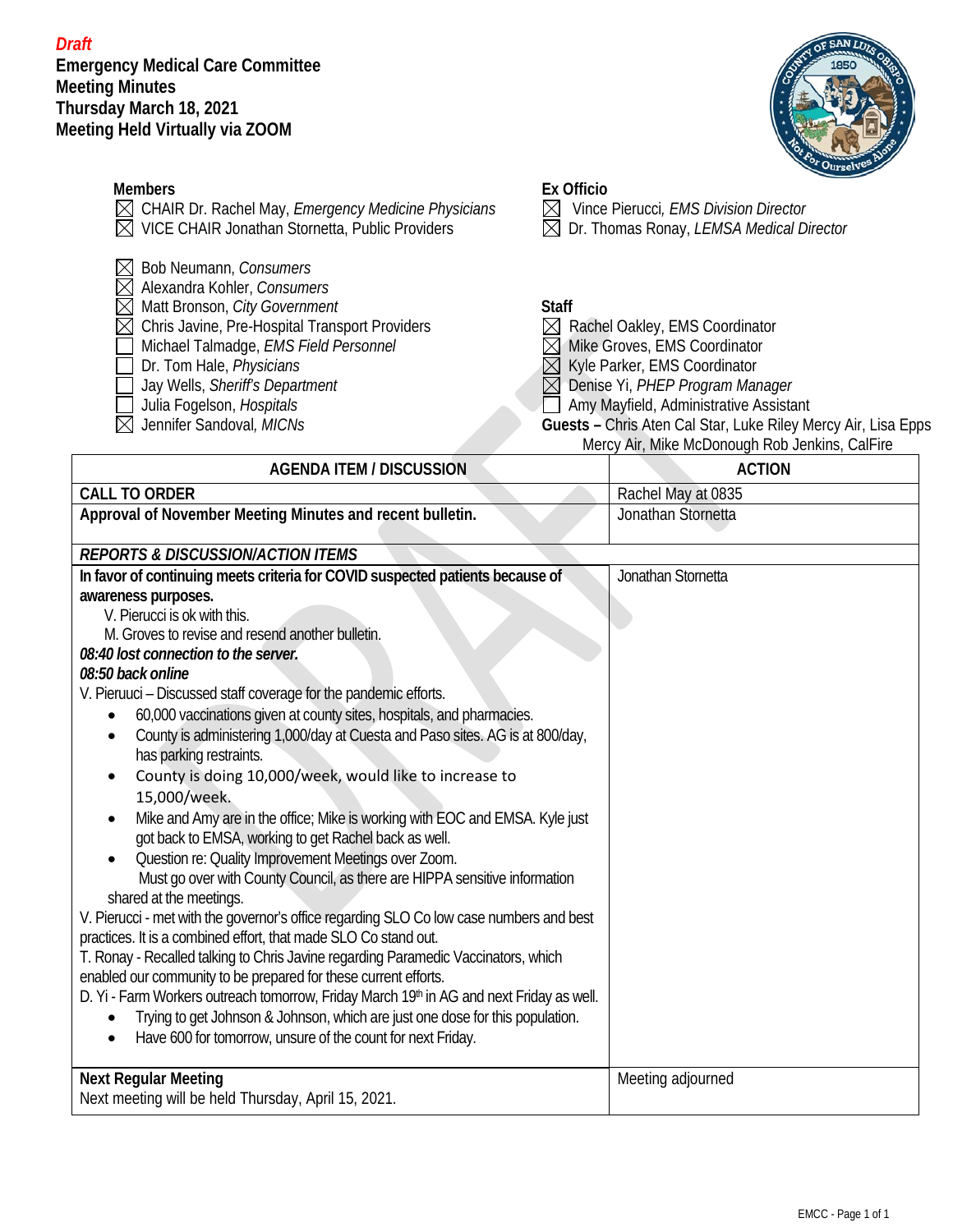

**COUNTY OF SAN LUIS OBISPO HEALTH AGENCY PUBLIC HEALTH DEPARTMENT Mike Hill** *Health Agency Director* **Penny Borenstein, MD, MPH** *Health Officer/Public Health Director*

| <b>MEETING DATE</b>  | Virtual June 17, 2021                                                                                                                                                                                                                                                                                                                                                                                                                                                                                      |
|----------------------|------------------------------------------------------------------------------------------------------------------------------------------------------------------------------------------------------------------------------------------------------------------------------------------------------------------------------------------------------------------------------------------------------------------------------------------------------------------------------------------------------------|
| <b>STAFF CONTACT</b> | Kyle Parker                                                                                                                                                                                                                                                                                                                                                                                                                                                                                                |
|                      | 805.788.2513 kparker@co.slo.ca.us                                                                                                                                                                                                                                                                                                                                                                                                                                                                          |
| <b>SUBJECT</b>       | Local Optional Scope of Practice (LOSOP) Unified Scope for Qualified Providers                                                                                                                                                                                                                                                                                                                                                                                                                             |
|                      | Draft Policy #157 FP-C / CCP-C Unified Scope of Practice                                                                                                                                                                                                                                                                                                                                                                                                                                                   |
| <b>SUMMARY</b>       | In late 2017 and through 2018 a State committee was formed to address paramedics<br>working for air medical agencies having to hold multiple local emergency medical service<br>agency (LEMSA) accreditations while flying within several counties. The committee<br>consisted of members from both Emergency Medical Directors Association of California<br>(EMDAC), Emergency Medical Administrators Association of California (EMSAAC), and<br>the Emergency Medical Service Authority (EMS Authority). |
|                      | The State committee developed the Unified Scope which falls under the paramedic<br>LOSOP and may be adopted by a LEMSA with their Medical Director's approval. The<br>Unified Scope only applies to providers with Commission on Accreditation of Medical<br>Transport Systems (CAMTS) accreditations and allows qualified paramedics<br>accompanied by a qualified transport nurse to perform the following skills:<br>Pediatric intubations<br>1.                                                        |
|                      | Rapid sequence induction (RSI)<br>2.<br>Video laryngoscopy<br>3.<br>Supraglottic airways<br>4.<br>Ventilator initiation, maintenance, and management<br>5.<br>Intraosseous access (IO) for both adults and pediatrics<br>6.                                                                                                                                                                                                                                                                                |
|                      | In 2020 Mercy Air established an air base within San Luis Obispo County and is under<br>contract to provide 911 air transport. At Mercy Air's request, the County of SLO<br>Emergency Medical Service Agency (EMS Agency) submitted a Unified Scope LOSOP to<br>the State EMS Authority for approval in May of 2021. The LOSOP contains Mercy Air's<br>protocols for the six skills that make up the Unified Scope. The protocols have been<br>reviewed and approved by the EMS Agency Medical Director.   |
|                      | Draft Policy #157 FP-C / CCP-C Unified Scope of Practice directly reflects the Unified<br>Scope in both detail and Quality Assurance. Draft policy #157 was created to codify the<br>Unified Scope into local policy. No dissention by the Operations Sub Committee<br>members present on June 4, 2021.                                                                                                                                                                                                    |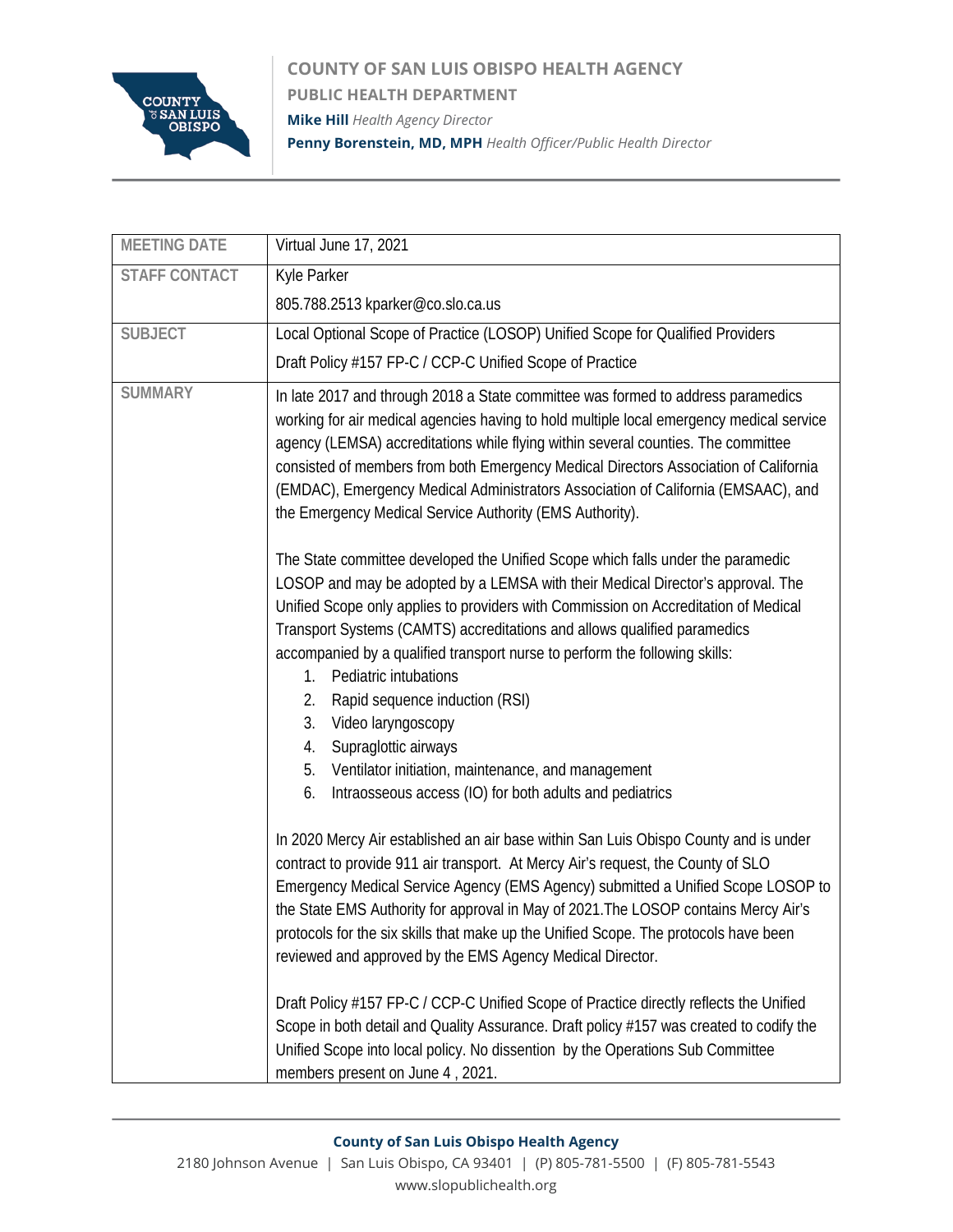| <b>REVIEWED BY</b>              | EMS Staff, Dr. Ronay, Vince Pierucci                            |
|---------------------------------|-----------------------------------------------------------------|
| <b>RECOMMENDED</b><br>ACTION(S) | Approval of Policy # 157 FP-C / CCP-C Unified Scope of Practice |
| ATTACHMENT(S)                   | Draft Policy #157                                               |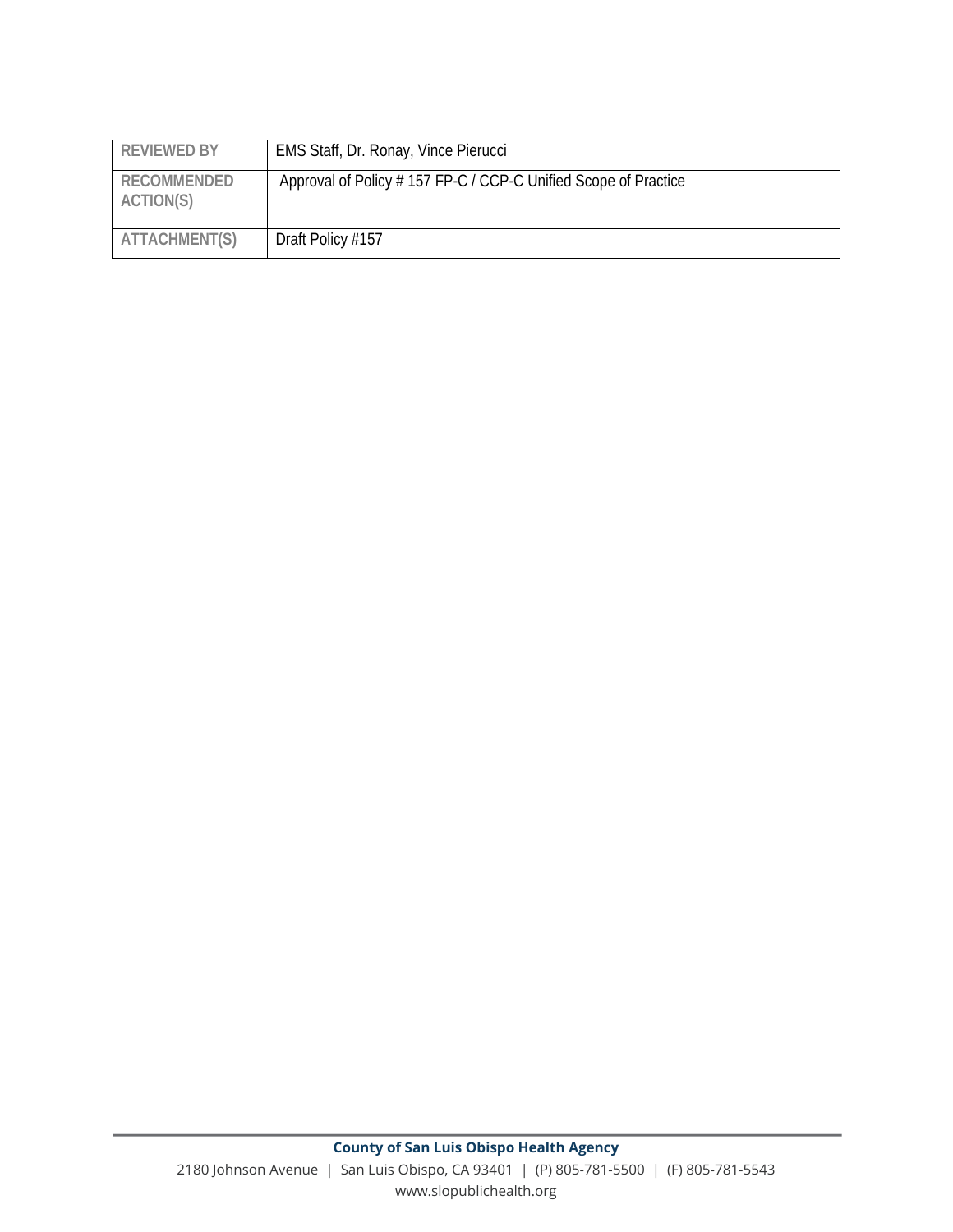# **POLICY #** 157 FP-C / CCP-C Unified Scope of Practice

#### $\mathbf{L}$ PURPOSE

A. To establish a uniform approach to patient care as delivered from qualified transport program paramedics throughout California. Qualified Transport Programs (Ground or flight crews) that cross regional boundaries may qualify for this scope with approval by the County of San Luis Obispo Emergency Medical Service Agency (EMS Agency) in conjunction with the California EMS Authority.

### II. SCOPE

- A. This Unified Optional Scope provides a standardized scope of practice for qualified Paramedics who practice either on rotor or fixed wing aircraft or on ground ambulances which are CAMTS ECC level certified. The goal for this optional scope is to allow a uniform practice environment for Qualified Transport Program teams and their patients that remains consistent throughout California and across regional boundaries and helps ensure that our patients receive the best critical care possible on both scene calls and interfacility transports.
- B. The EMS Agency Medical Director shall ensure that each Qualified Transport Program for which an application is made has appropriate medical oversight for the program, and that crew configuration for aeromedical programs consists of a qualified transport nurse and either a FP-C or a CCP-C with additional education in flight and altitude physiology, and for ground ambulances consists of a qualified transport nurse and either a FP-C or CCPC.

#### III. DEFINITIONS

- **CAMTS: Commission on Accreditation of Medical Transport Systems**
- **CAMTS ECC Level Certification**: CAMTS recognizes both the CCP-C and the FP-C for the Emergency Critical Care (ECC) accreditation level. This CAMTS "ECC" level also requires a qualified nurse partner and is required for programs participating in this optional scope - see CAMTS current edition.
- **CCP-C:** A "Critical Care Paramedic" is a paramedic educated and trained in critical care transport, whose scope of practice is in accordance to the standards prescribed in Title 22 - Division 9 - Chapter 4, holds a current certification as a CCP by the Board for Critical Care Transport Paramedic Certification (BCCTPC), has a valid license issued pursuant to Title 22 - Division 9 - Chapter 4, practices within a Qualified Transport Program, and is accredited by a LEMSA. The CCP-C in training must take the CCP-C exam within 6 months and pass the exam by the end of their first year with the Qualified Transport Program. See Appendix and the following link: <http://www.emsa.ca.gov/Media/Default/PDF/Chapter4Effctive2816.pdf>
- **Emergency Medical Services (EMS) Medical Directors Association of California** (**EMDAC):** Is an association which is advisory to the EMS Authority on issues of scope of practice (SOP).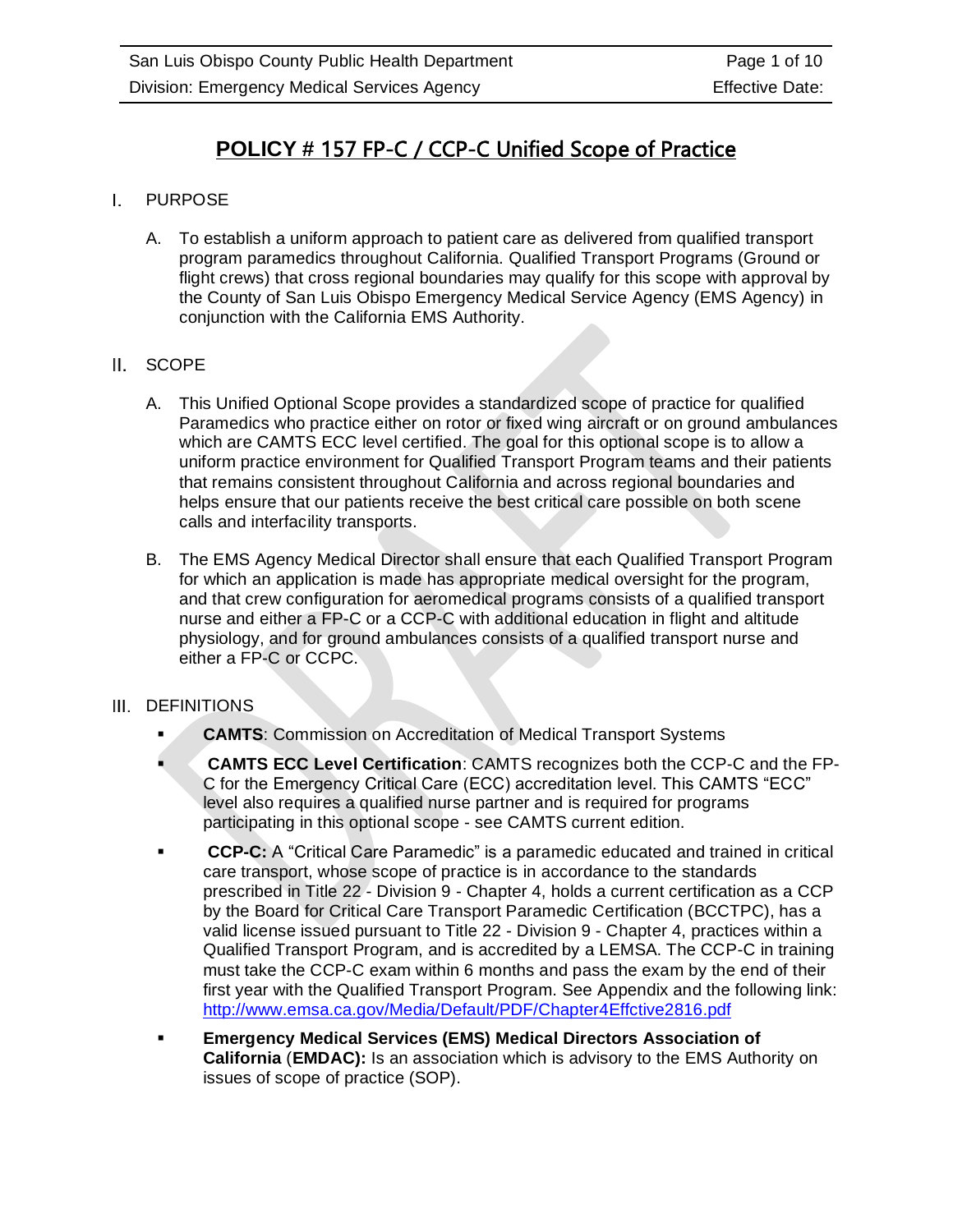- **FP-C:** A "Certified Flight Paramedic" is a paramedic educated and trained in critical care transport and flight medicine, holds a current certification as an FP-C by the Board for Critical Care Transport Paramedic Certification (BCCTPC), has a valid license issued pursuant to Title 22 - Division 9 - Chapter 4, practices within a Qualified Transport Program, and is accredited by a LEMSA. The FP-C in training must take the FP-C exam within 6 months and pass the exam by the end of their first year with the Qualified Transport Program. See Appendix and the following link: http://www.emsa.ca.gov/Media/Default/PDF/Chapter4Effctive2816.pdf The FP-C examination consists of 125 questions and takes 2.5 hours to complete. See Appendix
- **Qualified Flight Paramedic:** A certified and LEMSA accredited EMT-P that meets the requirements for participating in this Unified Optional Scope. These Qualified FP-C or CCP-C paramedics have at least 3 years of critical care experience and have completed the Qualified Flight Program's initial academy training and fall into one of these categories: FP-C, or FP-in training, or CCP-C or CC- in training with additional education in flight and altitude physiology as specified in the attached Appendix, and are working for a Qualified Transport Program and are paired with a Qualified Transport Nurse as required in the "ECC level" of CAMTS current edition standards.
- Qualified Transport Program: a ground or aeromedical transport program that has met the requirements to participate in this optional scope program by meeting CAMTS Emergency Critical Care (ECC) current edition level Accreditation (if aeromedical program) or equivalent and demonstrates the required training, education, competencies, Quality Improvement (QI) and Medical Direction required.
- **Qualified Transport Nurse:** A Registered Nurse with at least 3 years of critical care experience, who has completed the Qualified Transport Program training and is working toward the Certified Emergency Nurse (CEN), Critical Care Registered Nurse (CCRN), Certified Flight Registered Nurse (CFRN) or Certified Transport Registered Nurse (CTRN) as required by the CAMTS ECC Accreditation. The Qualified Transport Nurse is employed by and practicing with the Qualified Transport Program. (For aeromedical nurses, see CAMTS current edition Accreditation Standard)
- **Qualified Transport Program Medical Director:** The Qualified Transport Program Medical Director is Board certified or eligible in Emergency Medicine by American Board of Emergency Medicine or the American Board of Osteopathic Medicine, and if the Medical Director directs an aeromedical service, meets CAMTS ECC level requirements for Medical Director.
- **Qualified Transport Program Physician:** A physician who is affiliated with the Qualified Transport Program as an associate or consultant, is not the Medical Director, but also is Board certified or eligible by an American Board of Medical Specialties board in emergency medicine or in the specialty appropriate for the scope of service (e.g., pediatrics, critical care). For aeromedical service meet all the CAMTS requirements for Medical Director.
- **FP-C in training:** These Paramedics have completed the Qualified Transport Program's initial academy training and are fully functional Paramedics for the program but have not yet completed their FP-C testing/certificate. The FP-C in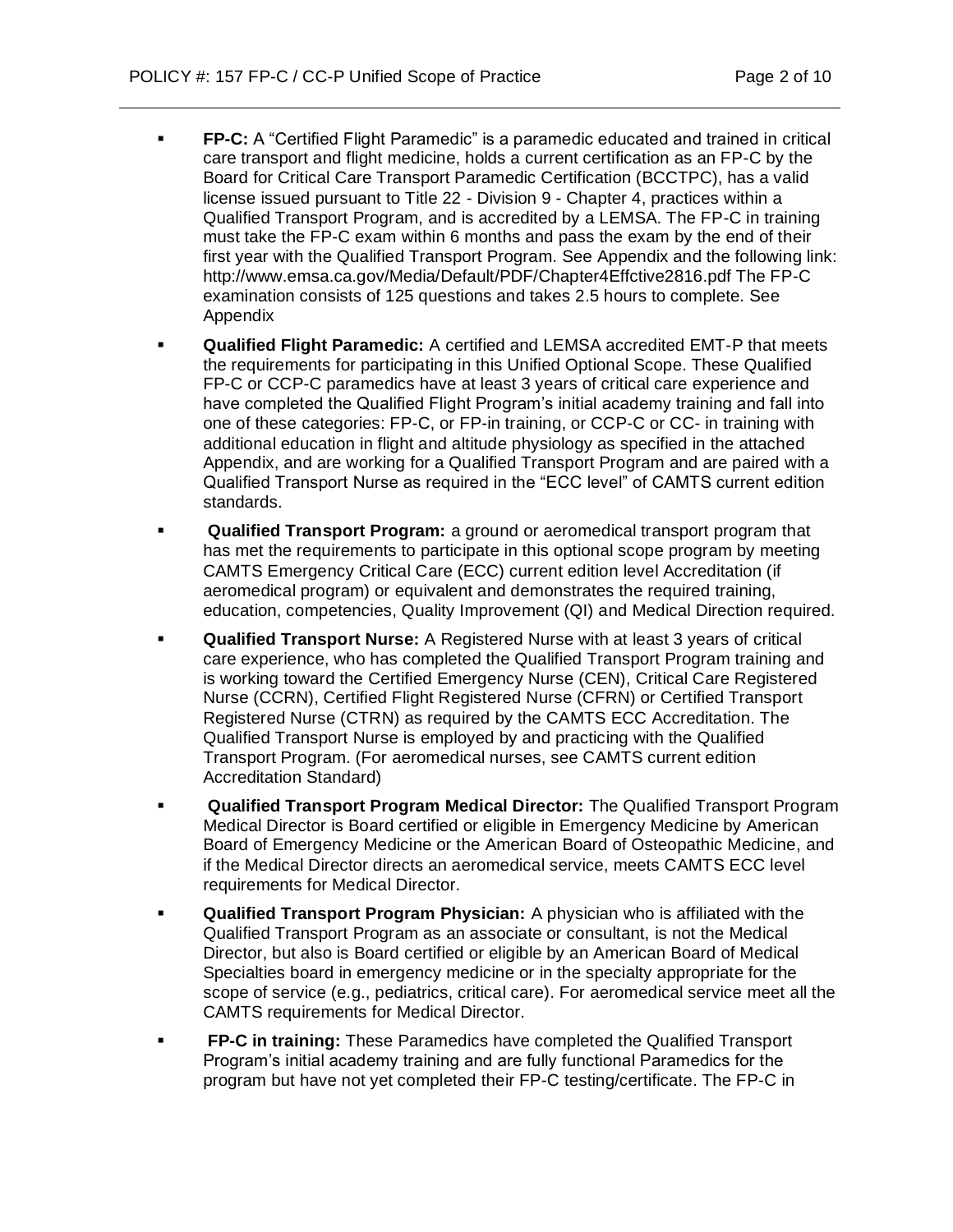training must take the FP-C exam within 6 months and pass the exam by the end of their first year with the Qualified Transport Program.

### IV. PROCEDURE

- A. All treatments may be performed on standing order, unless noted. Any treatment required that is not included in the protocols is at the discretion of the base hospital physician at the base hospital in direct radio communication providing medical direction. Unified Paramedic Optional Scope of Practice items include:
	- 1. Pediatric Intubations
	- 2. Rapid Sequence Induction (RSI) medication administration including: sedatives, paralytics, analgesics, and induction agents
	- 3. Video laryngoscopy (indirect laryngoscopy)
	- 4. Supraglottic airways
	- 5. Ventilator initiation, maintenance, and management
	- 6. Intraosseous Access (IO) for both adult and pediatrics
- B. Qualified Transport Program Requirements for Participation in this Optional Scope
	- 1. The Transport Program must be CAMTS ECC level certified.
	- 2. The Qualified Transport Program must provide enhanced training, education and competency verification consistent with the requirements of this optional scope, for CAMTS current edition ECC level, and as necessary for the FP-C /CC-P.
	- 3. The Qualified Transport Program must provide all 6 Unified Paramedic Optional Scope of Practice items, appropriate Quality Improvement (QI) and all LEMSA required metrics, providing a uniform report approved by EMDAC/SOP and delivered biannually to the EMS Agency. See Attachment A
	- 4. The Qualified Transport Program must provide ALL policies, protocols, and procedures associated with the 6 Unified Paramedic Optional Scope of Practice items to the EMS Agency for review.
	- 5. The Program Medical Director must meet requirements as a "Qualified Transport Program Medical Director" must be board certified/ eligible in Emergency Medicine and for flight programs includes CAMTS current edition ECC level requirements for the Medical Director.
- C. Qualified Paramedic Requirements for Participation in this Optional Scope.
	- 1. The Qualified Paramedic must be employed by a Qualified Transport Program (and working with the program during any transports where these optional scope items are utilized).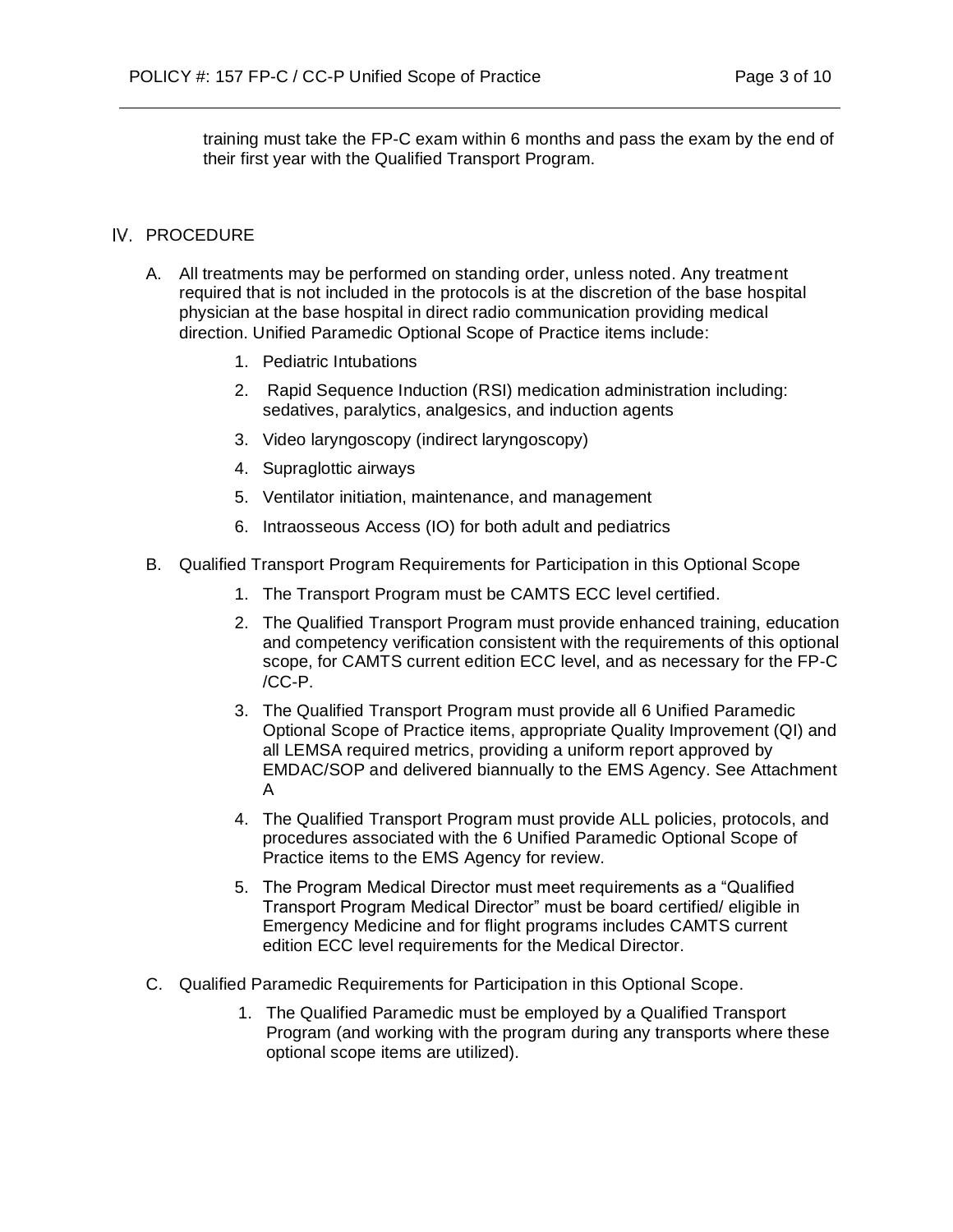- 2. The Qualified Paramedic must be partnered with a Qualified Transport Nurse, Qualified Program Medical Director or Qualified Program Physician during transports utilizing these optional scope items.
- 3. Be accredited by the EMS Agency.
- 4. Must remain competent/proficient in these 6 optional scope procedures by passing competency testing provided by the Qualified Transport Program with the frequency required and noted here:
	- a. Pediatric Intubation Quarterly
	- b. Rapid Sequence Intubation Quarterly
	- c. Video Laryngoscopy Quarterly
	- d. Supraglottic Airway Quarterly
	- e. Ventilator Management Annually
	- f. Intraosseous Access Annually
- 5. Must have completed a minimum of 200 hours of training and all requisite training by the Qualified Transport Program and meet the requirements as outlined in definitions for one of the following:
	- a. CC-P in training
	- b. FP-C in training
	- c. CCP-C
	- d. FP-C
- D. Medical Control
	- 1. Medical Control shall remain the primary responsibility of the EMS Agency and is delivered in conjunction with the qualified transport program's policies and procedures when they are approved by the EMS Agency:
		- a. Online Medical Control as per current regulation via direct access to base hospitals
		- b. Offline Medical Control through the policies, procedures, scope of practice and optional scopes of practice of the EMS Agency.
		- c. During an interfacility transport Online Medical Control may be obtained from the sending or receiving physician if on duty at a designated base hospital.
- E. Quality Assurance Program

1. Collaborative process between Emergency Medical Services Medical Directors Association of California (EMDAC), EMS Agency, and the Qualified Transport Program for on-going quality assurance (QA), data analysis, and performance improvement.

> a. Provide EMDAC and the EMS Agency with a standardized database report consistent with current national guidelines to be agreed upon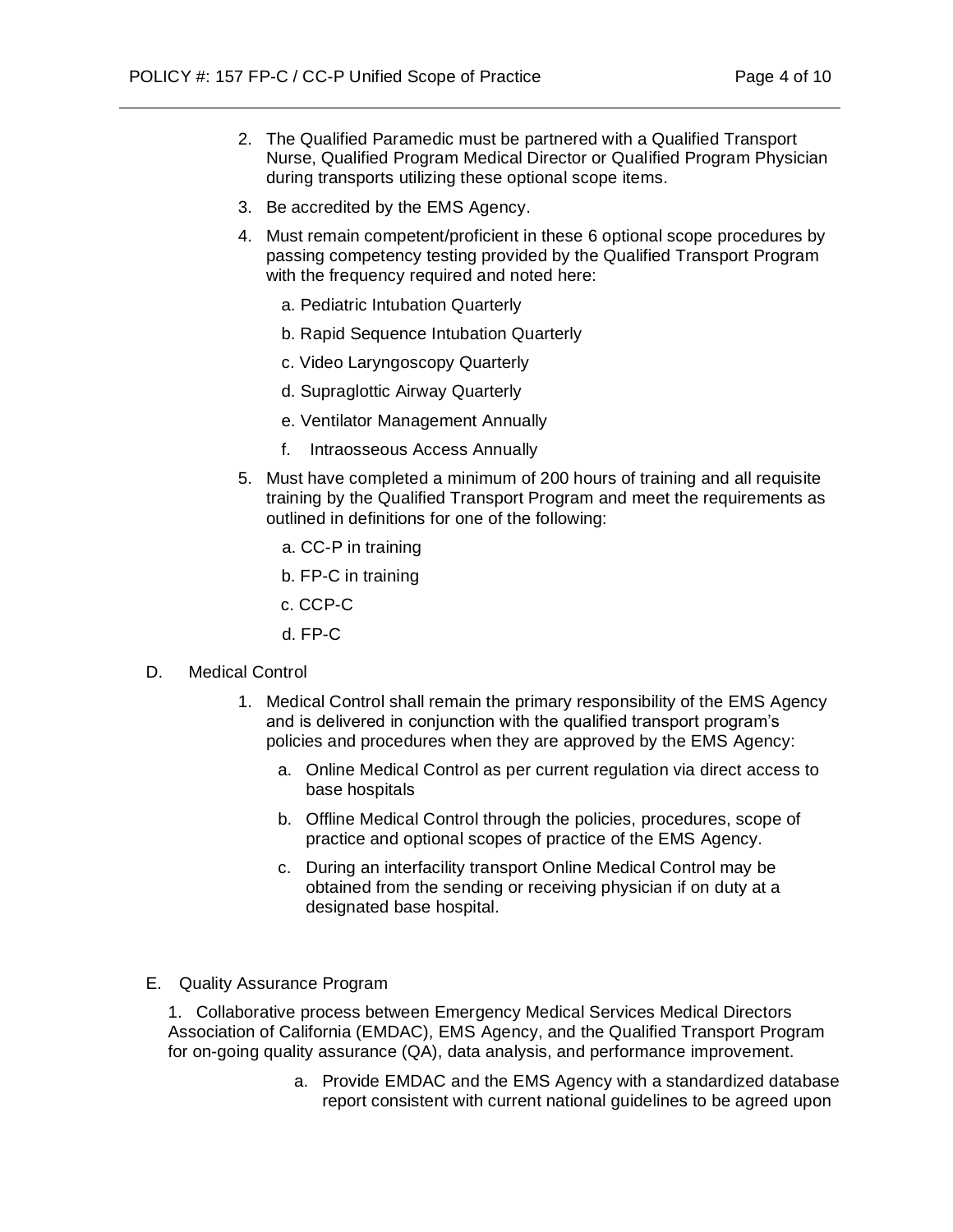in a collaborative process between EMDAC, EMS Agency and the Qualified Transport Programs.

- b. Quality Improvement reporting will be delivered biannually and include all pertinent aspects of service and care surrounding the 6 items in this optional scope as well other critical care bundles.
- c. There will be QA reports submitted to the EMS Agency and EMDAC on a scheduled basis (biannually)
- d. Data collection will be consistent with the EMDAC derived metrics.

#### V. QUALITY IMPROVEMENT

There will be QI reports submitted to the LEMSA and EMDAC/SOP on a scheduled basis (biannually), to include at minimum the following systemwide aggregate data:

- 1) **Pediatric intubation** (frequency, success and adverse events).
	- a) Percent successful placement of ETI by age
		- i) Numerator:  $\#$  successful attempts = yes, Denominator:  $\#$  of patients in whom ETI placement was attempted (defined as placement of a laryngoscope with intent of performing ETI)
	- b) Percent first-attempt success.
		- i) Numerator:  $\#$  successful attempts = yes with attempts =1, Denominator:  $\#$  of patients in whom ETI placement was attempted
	- c) Percent of each complication (emesis, trauma, hypoxia, dislodgement) and of total complications.
		- i) Numerator:  $\#$  with complication = yes, Denominator:  $\#$  of patients in whom ETI placement was attempted
	- d) Median time to insertion (if collected)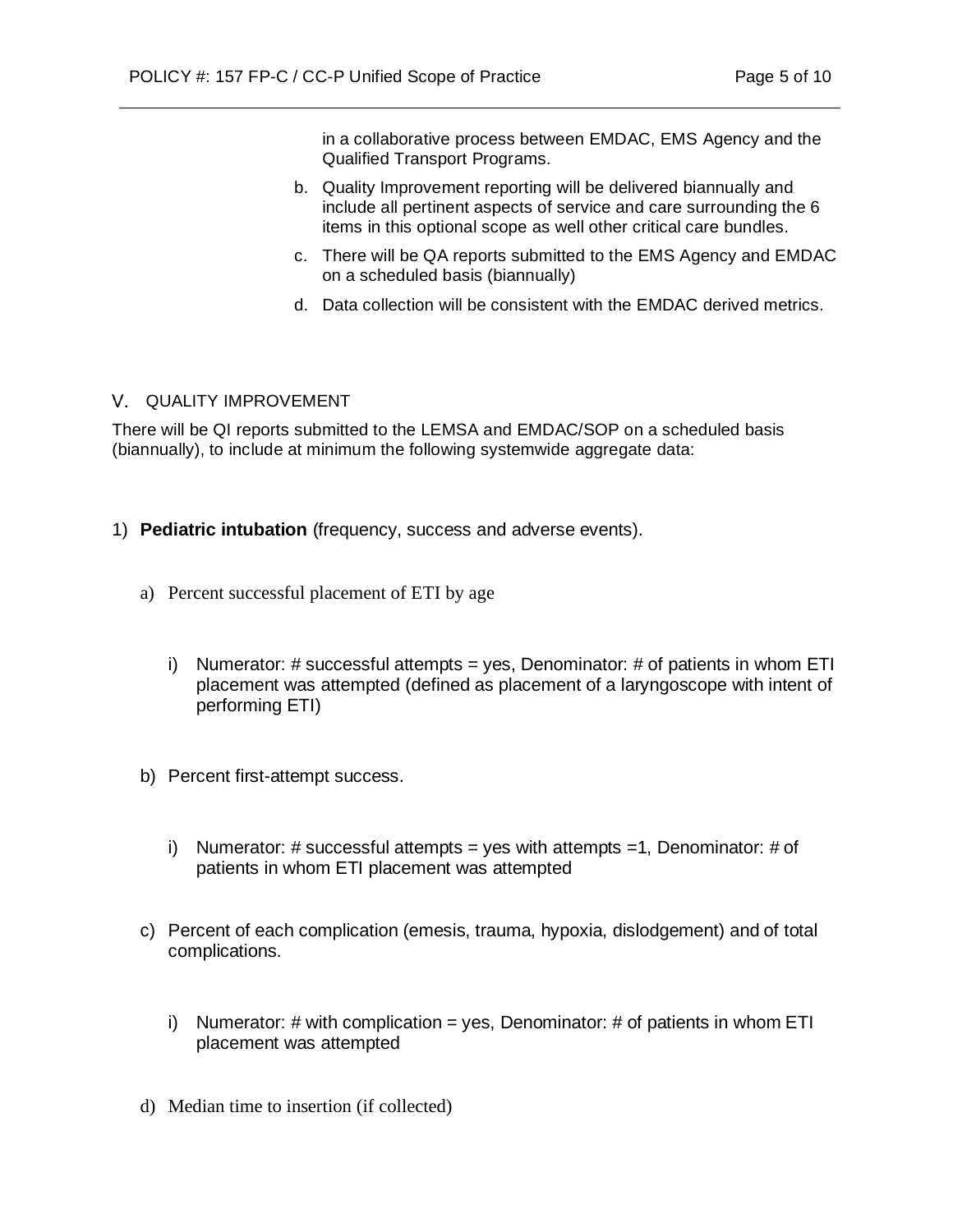- 2) **Rapid Sequence Induction** (RSI) medication administration including: sedatives, paralytics, analgesics, and induction agents - Frequency of use, success rate by age, and adverse events) – as per section a. Pediatric intubation
- 3) **Supraglottic airways** (SGA): Frequency as primary and rescue airway, success and adverse events).
	- a) Percent used as primary versus rescue airway
	- b) Percent successful placement of SGA by age
		- i) Numerator: # successful attempts = yes, Denominator: # of patients in whom SGA placement was attempted (defined as placement of a laryngoscope with intent of performing ETI)
	- c) Percent first-attempt success.
		- i) Numerator: # successful attempts = yes with attempts =1, Denominator: # of patients in whom SGA placement was attempted
	- d) Percent of each complication (emesis, trauma, hypoxia, dislodgement) and of total complications.
		- i) Numerator:  $\#$  with complication = yes, Denominator:  $\#$  of patients in whom SGA placement was attempted
	- e) Median time to insertion (if collected)
- 4) **Video laryngoscopy** (indirect laryngoscopy): Frequency as primary and rescue airway, success, and adverse events as per ETI.
- 5) **I/O (intraosseous**): Frequency of use, overall success rate and adverse events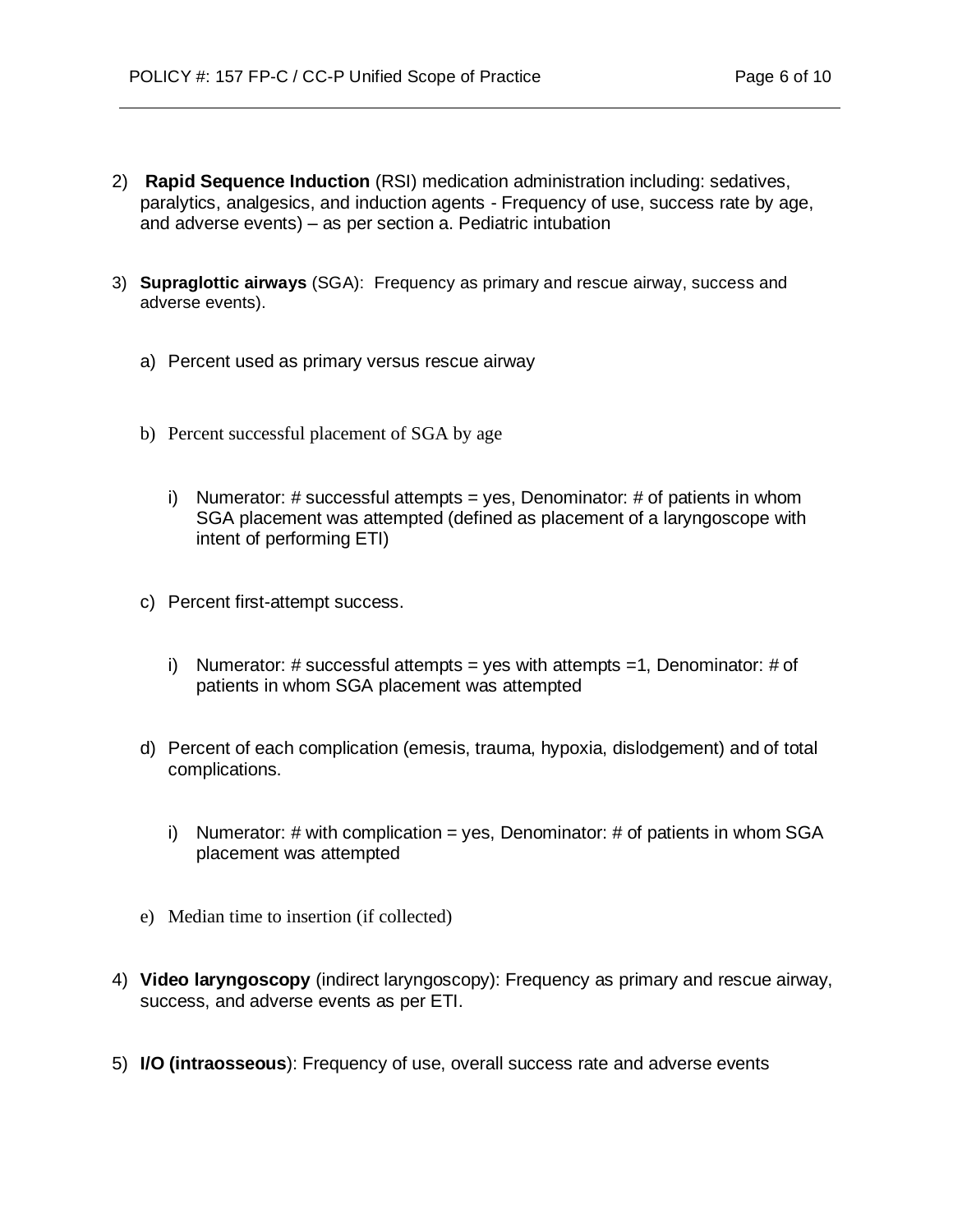#### 6) **Ventilator initiation**, maintenance and management: Frequency and adverse events

Data collection will be consistent with the EMDAC derived metrics for endotracheal intubation and supraglottic airway placement:

- 1) Pediatric intubation, RSI and Video laryngoscopy
	- a) Rescue device? yes / no / not documented

*Rescue device* is defined as a device used after failure of the initial device attempted for secondary airway management, after bag-mask-ventilation.

b) Successful placement? – yes / no / not documented

*Successful placement* is defined as the ability to ventilate the patient with minimal or no air leak, confirmed primarily with ETCO2 measurement with capnography. Secondary confirmation methods include visible chest rise during ventilation and air movement on pulmonary auscultation.

c) Number of attempts – numeric in integers / not documented

*Attempt* is defined as insertion of the laryngoscope in the mouth with the purpose of ETI.

d) Time to insertion *(optional)* – numeric in seconds / not documented

*Time to insertion* is defined as the time from insertion of the laryngoscope into the mouth for the first attempt until the time of the first successful ventilation with minimal or no air leak.

- e) Complications
	- i) Regurgitation/emesis? yes / no / not documented

*Regurgitation/emesis* is defined as the presence of gastric contents noted in the oropharynx or on device during or after placement.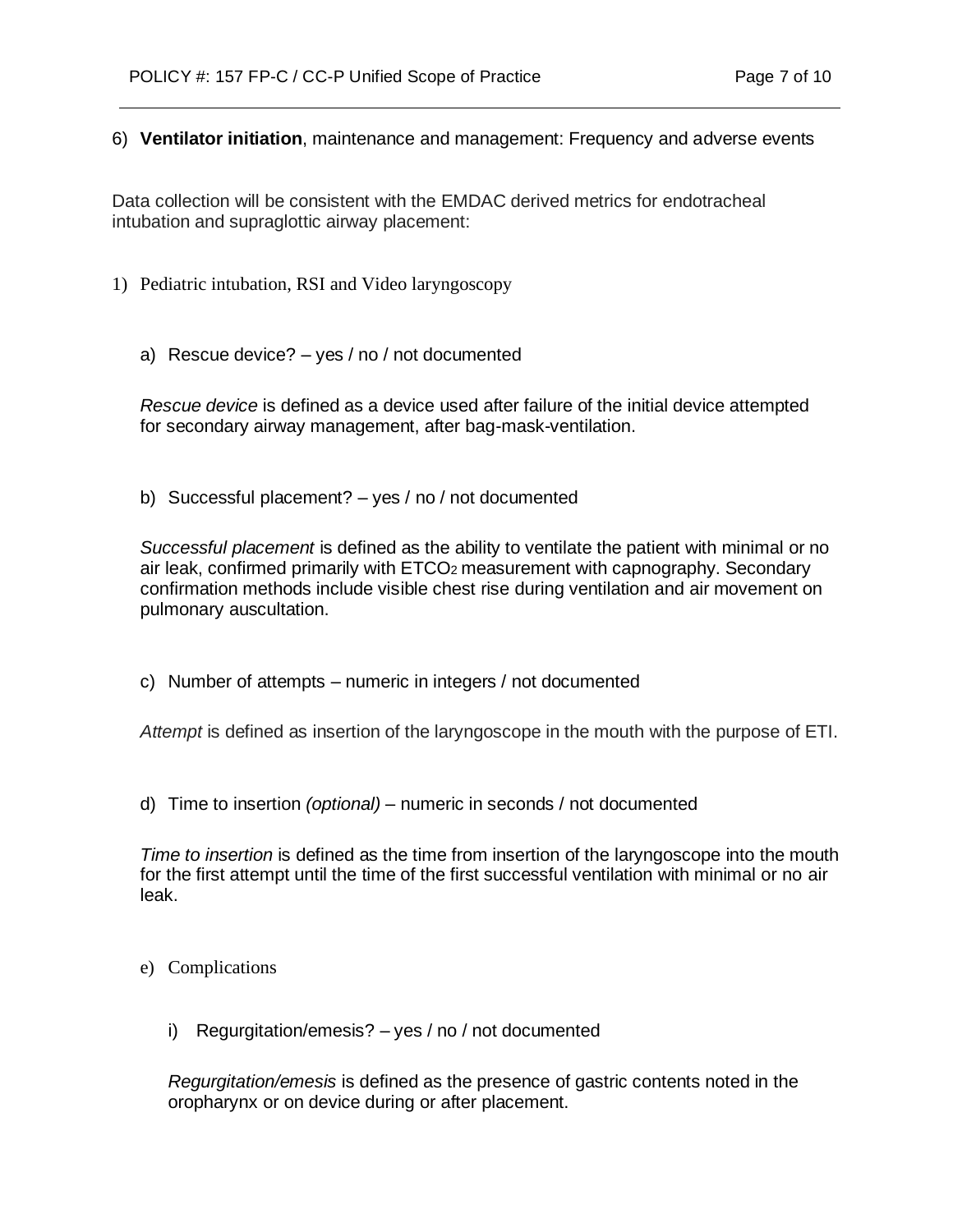ii) Bleeding/trauma? – yes / no / not documented

*Trauma/bleeding* is defined as the presence of blood noted in the oropharynx or on the device during or after placement, or any abrasion, laceration, dental trauma or other trauma occurring during placement or repositioning of the device. This excludes bleeding or trauma present prior to attempted device placement.

iii) Hypoxia? – yes / no / not documented

*Hypoxia* is defined as any O<sub>2</sub> saturation ≤ 90% during or after placement in a patient previously normoxic prior to placement.

iv) Dislodgement? – yes / no / not documented

*Dislodgement* is defined as loss of the ability to adequately ventilate the patient after successful placement was achieved.

v) Cardiovascular effects? – yes/ no/ not documented

*If yes, Hypotension yes/ no/ not documented Bradycardia yes/ no / not documented Cardiopulmonary arrest yes / no/ not documented*

f) If dislodgement after placement, successful replacement?

yes / no / not documented / not applicable

*Successful replacement* is defined the as the ability to ventilate the patient with minimal or no air leak, after dislodgement and replacement of the same device, confirmed primarily with ETCO2 measurement with capnography. Secondary confirmation methods include visible chest rise during ventilation and air movement on pulmonary auscultation.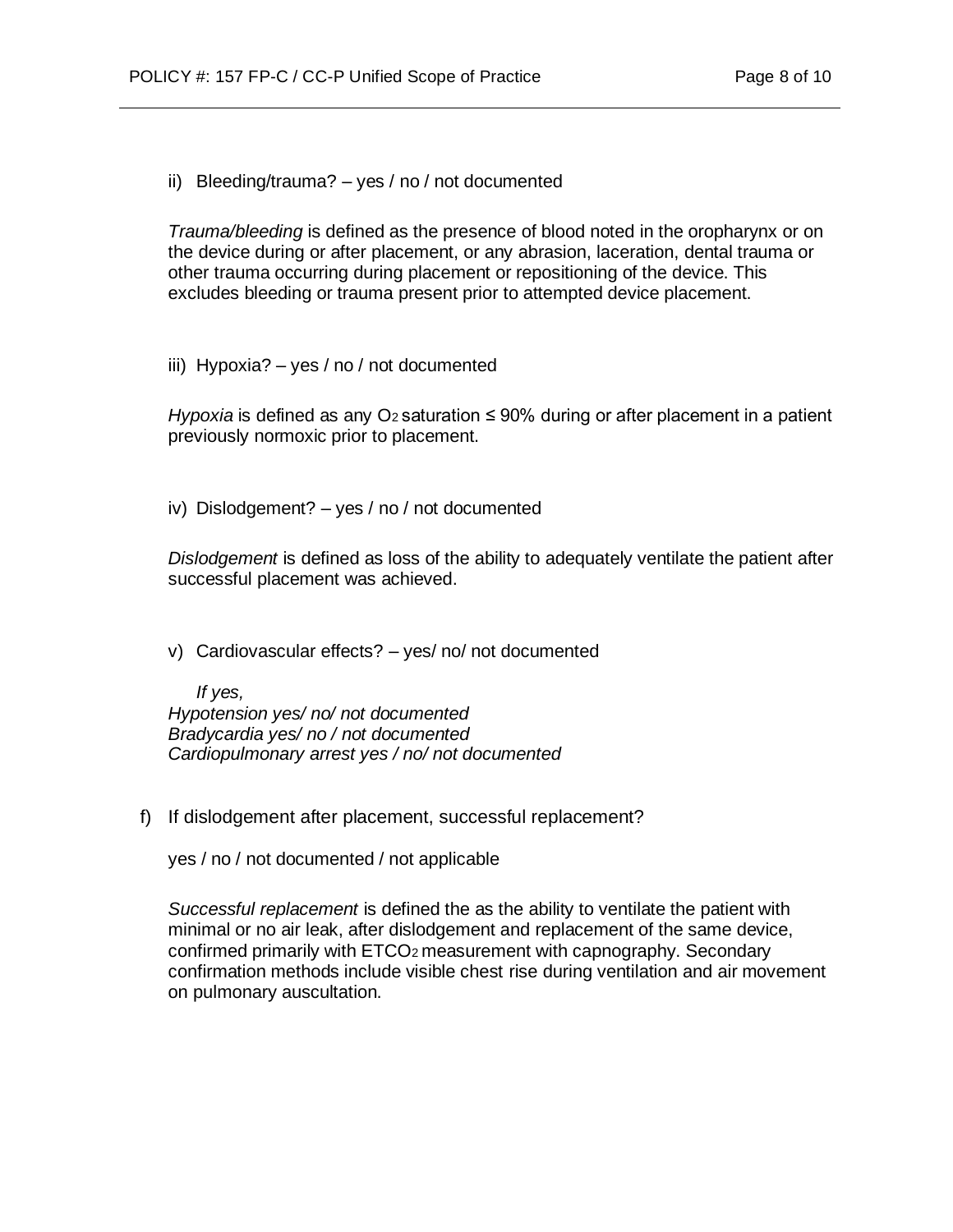- 2) Supraglottic airway:
	- a) Rescue device? yes / no / not documented

*Rescue device* is defined as a device used after failure of the initial device attempted for secondary airway management, after bag-mask-ventilation.

b) Successful placement? – yes / no / not documented

*Successful placement* is defined as the ability to ventilate the patient with minimal or no air leak, confirmed primarily with ETCO2 measurement with capnography. Secondary confirmation methods include visible chest rise during ventilation and air movement on pulmonary auscultation.

c) Number of attempts – numeric in integers / not documented

*Attempt* is defined as insertion of the supraglottic airway device (SAD) into the mouth.

d) Time to insertion *(optional)* – numeric in seconds / not documented

*Time to insertion* is defined as the time from insertion of the supraglottic airway device into the mouth for the first attempt until the time of the first successful ventilation with minimal or no air leak.

- e) Complications
	- i) Regurgitation/emesis? yes / no / not documented

*Regurgitation/emesis* is defined as the presence of gastric contents noted in the oropharynx or on device during or after placement.

ii) Bleeding/trauma? – yes / no / not documented

*Trauma/bleeding* is defined as the presence of blood noted in the oropharynx or on the device during or after placement, or any abrasion, laceration, dental trauma or other trauma occurring during placement or repositioning of the device. This excludes bleeding or trauma present prior to attempted device placement.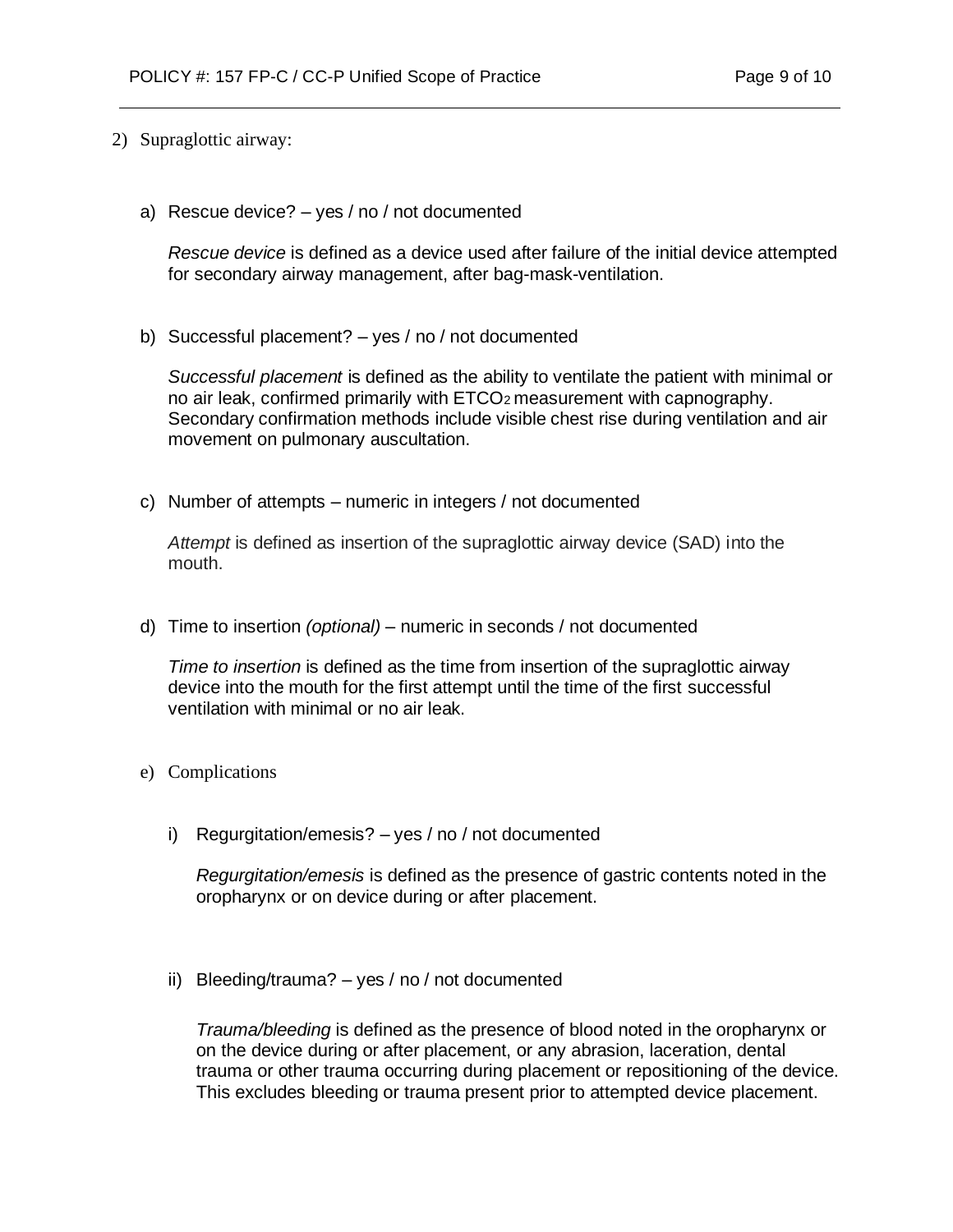iii) Hypoxia? – yes / no / not documented

*Hypoxia* is defined as any O<sub>2</sub> saturation ≤ 90% during or after placement in a patient previously normoxic prior to placement.

iv) Dislodgement? – yes / no / not documented

*Dislodgement* is defined as loss of the ability to adequately ventilate the patient after successful placement was achieved.

f) If dislodgement after placement, successful replacement? – yes / no / not documented / not applicable

*Successful replacement* is defined the as the ability to ventilate the patient with minimal or no air leak, after dislodgement and replacement of the same device, confirmed primarily with ETCO2 measurement with capnography. Secondary confirmation methods include visible chest rise during ventilation and air movement on pulmonary auscultation.

### VI. AUTHORITY

▪ California Health & Safety Code, Division 2.5 and California Code of Regulations, Title 22, Division 9.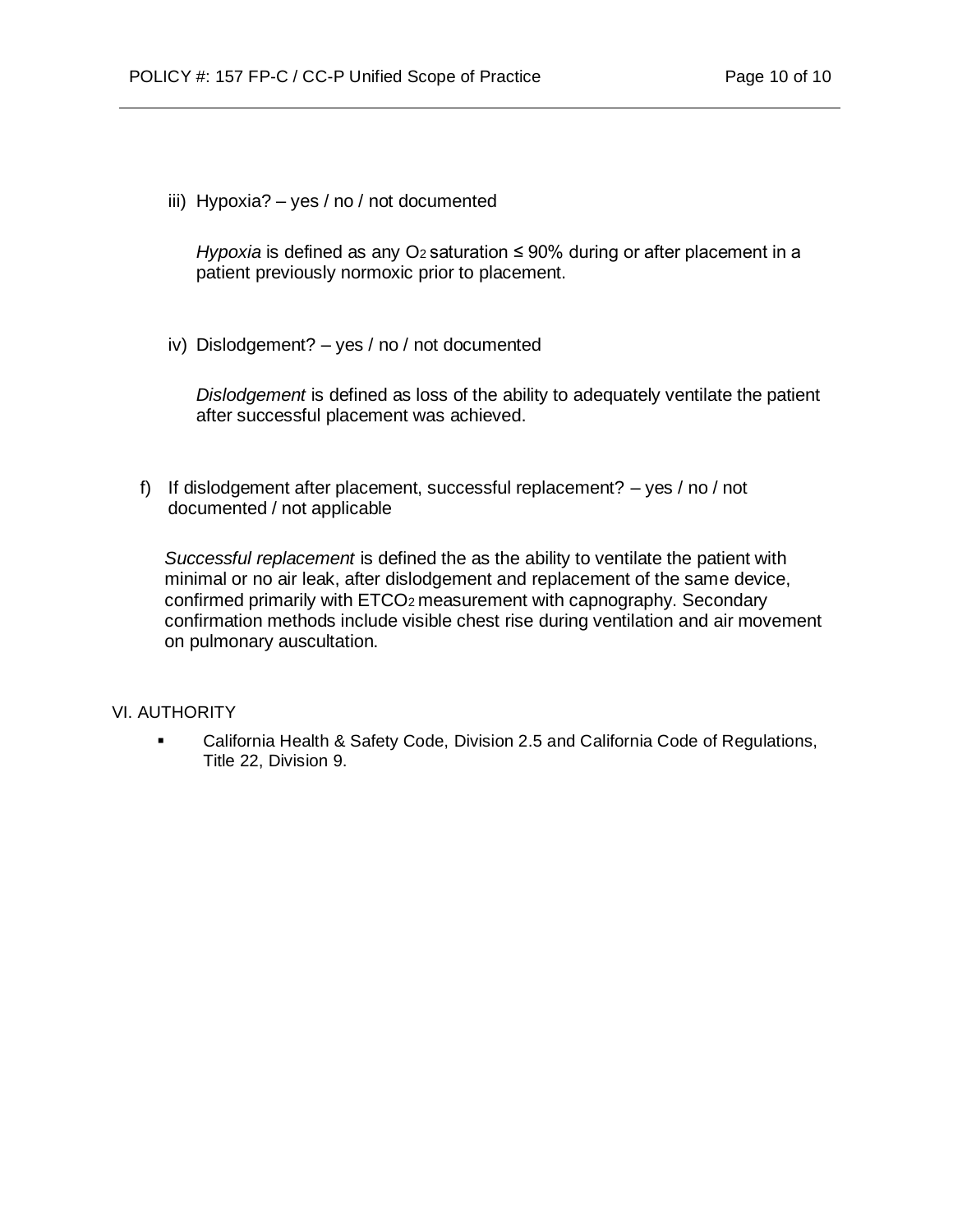

**COUNTY OF SAN LUIS OBISPO HEALTH AGENCY PUBLIC HEALTH DEPARTMENT Mike Hill** *Health Agency Director* **Penny Borenstein, MD, MPH** *Health Officer/Public Health Director*

| <b>MEETING DATE</b>                    | June 17, 2021 0900 Virtual                                                                                                                                                                                                                                                                                                                                                                                                                                                                                                                                                                                                                                                                                                                                                                                                                                                                                                                                                      |
|----------------------------------------|---------------------------------------------------------------------------------------------------------------------------------------------------------------------------------------------------------------------------------------------------------------------------------------------------------------------------------------------------------------------------------------------------------------------------------------------------------------------------------------------------------------------------------------------------------------------------------------------------------------------------------------------------------------------------------------------------------------------------------------------------------------------------------------------------------------------------------------------------------------------------------------------------------------------------------------------------------------------------------|
| <b>STAFF CONTACT</b>                   | Mike Groves, 805.788.2514 mgroves@co.slo.ca.us                                                                                                                                                                                                                                                                                                                                                                                                                                                                                                                                                                                                                                                                                                                                                                                                                                                                                                                                  |
| <b>SUBJECT</b>                         | Amend Policy #205 and 205 Attachment A to include ALS Wildland Engine                                                                                                                                                                                                                                                                                                                                                                                                                                                                                                                                                                                                                                                                                                                                                                                                                                                                                                           |
|                                        | Amend Policy #209 and 209 Attachment A                                                                                                                                                                                                                                                                                                                                                                                                                                                                                                                                                                                                                                                                                                                                                                                                                                                                                                                                          |
| <b>SUMMARY</b>                         | San Luis Obispo City FD has requested their Wildland Engine be added as an ALS<br>capable unit. Fire Captain/Paramedic Nick Hoover worked with Kyle Parker to come up<br>with proposed changes to Policy 205 and 205 Attachment A (EMS Equipment and Supply<br>List).<br>The changes to the inventory list and policies have been highlighted in yellow. The<br>starting reference was "ALS Special Use Medic Minimum" (the column just to the left of<br>the proposed change). Nick and Kyle also used a similar policy from San Diego County to<br>help determine what should be included.<br>While not directly related to Policy #205, the changes to 205 revealed the need for some<br>minor updates to Policy #209 Guidelines for Use of Co of SLO Paramedics Outside the<br>Co of SLO and 209 Attachment A Fireline Medic Controlled Substance Inventory. The<br>updates added Fentanyl and Midazolam as the primary controlled drugs currently in the<br>ALS inventory. |
|                                        | Operations sub-committee reviewed the policies and recommended moving it to EMCC<br>for approval. There were no dissenting votes among the committee members present.                                                                                                                                                                                                                                                                                                                                                                                                                                                                                                                                                                                                                                                                                                                                                                                                           |
| <b>REVIEWED BY</b>                     | EMS Staff, Dr. Ronay, Vince Pierucci, Operations Committee members                                                                                                                                                                                                                                                                                                                                                                                                                                                                                                                                                                                                                                                                                                                                                                                                                                                                                                              |
| <b>RECOMMENDED</b><br><b>ACTION(S)</b> | Recommend approval.                                                                                                                                                                                                                                                                                                                                                                                                                                                                                                                                                                                                                                                                                                                                                                                                                                                                                                                                                             |
| <b>ATTACHMENT(S)</b>                   | Draft policies 205, 205 Attachment A, 209, 209 Attachment A                                                                                                                                                                                                                                                                                                                                                                                                                                                                                                                                                                                                                                                                                                                                                                                                                                                                                                                     |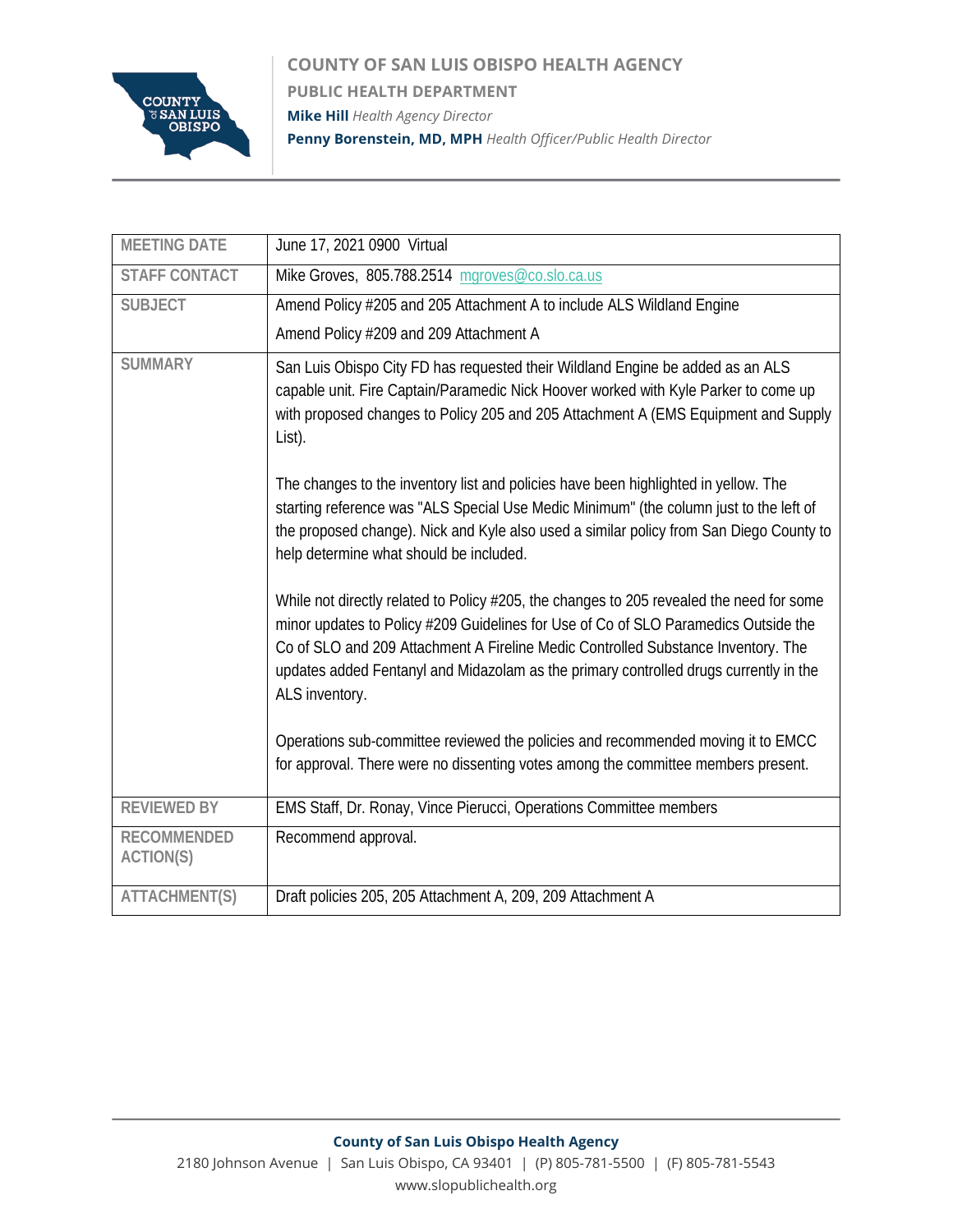# **POLICY #: 205 ADVANCED LIFE SUPPORT AND BASIC LIFE SUPPORT EQUIPMENT AND SUPPLY**

- $\mathbf{L}$ PURPOSE
	- A. To establish the minimum requirement of equipment and supplies to be available on ALS ambulances, BLS and ALS First Responder units *including ALS Wildland* Engines, and for ALS Special Use Medic in the County of San Luis Obispo.
- **POLICY** Ш.
	- A. Ambulances, ALS and BLS First Responder Units, ALS Wildland Engines, and ALS Special Use Medic personnel authorized to operate in the County of San Luis Obispo must, at a minimum, have the equipment and supplies available in the unit/at the event as referenced in Attachment A of this document.
- AUTHORITY  $III.$ 
	- California Health and Safety Code, Division 2.5, Sections 1797.204, 1797.206 and 1797.220
	- California Code of Regulations, Title 22, Section 100167 (a) 3
- $IV.$ ATTACHMENTS
	- A. EMS Equipment and Suppy List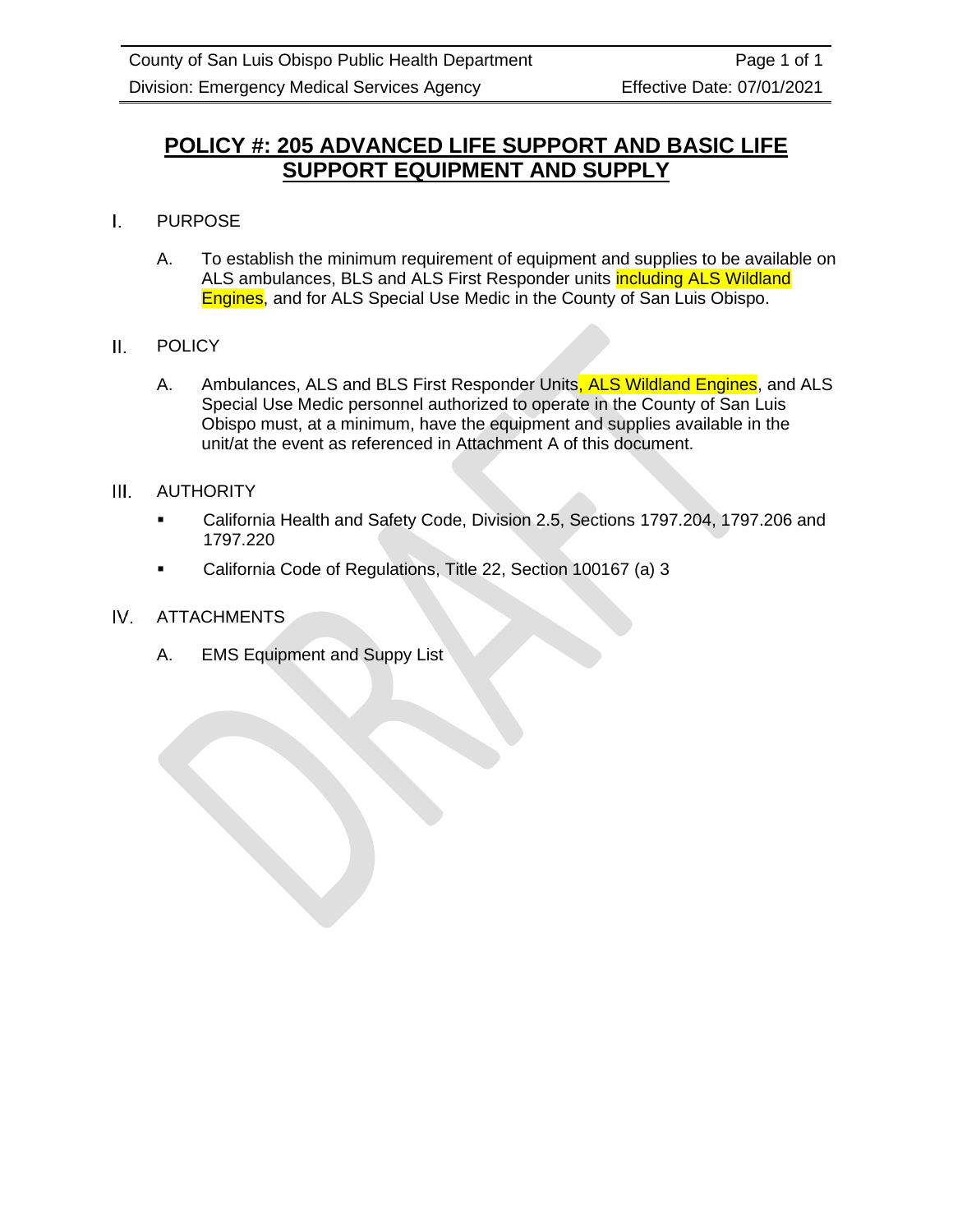County of San Luis Obispo EMS Equipment and Supply List

| <b>Description</b>                                                   | <b>Strength/Size</b>                                                                                                                   | <b>ALS</b><br><b>Transport</b><br><b>Minimum</b> | <b>ALS First</b><br><b>Responder</b><br><b>Minimum</b> | <b>ALS</b><br><b>Special Use</b><br><b>Medic</b><br><b>Minimum</b> | <b>ALS Wildland</b><br><b>Unit Minimum</b> | <b>BLS First</b><br><b>Responder</b><br><b>Minimum</b><br><b>† Elective skills as</b><br>required |
|----------------------------------------------------------------------|----------------------------------------------------------------------------------------------------------------------------------------|--------------------------------------------------|--------------------------------------------------------|--------------------------------------------------------------------|--------------------------------------------|---------------------------------------------------------------------------------------------------|
|                                                                      | <b>MEDICATIONS</b>                                                                                                                     |                                                  |                                                        |                                                                    |                                            |                                                                                                   |
| <b>Activated charcoal</b>                                            | 50 gm bottle (aqueous solution)                                                                                                        | 1                                                | 1                                                      | 0                                                                  | $\Omega$                                   | 0                                                                                                 |
| Adenosine                                                            | 6 mg/2 mL                                                                                                                              | $\overline{5}$                                   | $\overline{3}$                                         | $\overline{3}$                                                     | $\overline{3}$                             | $\overline{0}$                                                                                    |
| Albuterol unit dose                                                  | 2.5 mg/3 mL solution                                                                                                                   | 4                                                | $\overline{2}$                                         | $\overline{2}$                                                     | $\overline{2}$                             | $\Omega$                                                                                          |
| <b>Aspirin</b>                                                       | 81 mg nonenteric coated chewable                                                                                                       | 1 bottle                                         | 1 bottle                                               | 4 tablets                                                          | 4 tablets                                  | 1 bottle                                                                                          |
| Atropine                                                             | 1 mg/10 mL                                                                                                                             | $\overline{2}$                                   | 2                                                      | 2                                                                  | 2                                          | 0                                                                                                 |
| Atropine                                                             | 8 mg multi-dose vial                                                                                                                   | $\overline{1}$                                   | $\mathbf{1}$                                           | $\mathbf 0$                                                        | $\Omega$                                   | $\mathbf 0$                                                                                       |
| Calcium Chloride 10%                                                 | 1 gm/10 mL                                                                                                                             | $\mathbf{1}$                                     | 1                                                      | 0                                                                  | $\mathbf 0$                                | 0                                                                                                 |
| Dextrose 10%                                                         | 25 gm/250 mL bag                                                                                                                       | $\overline{2}$                                   | $\overline{2}$                                         | $\mathbf{1}$                                                       | $\mathbf{1}$                               | $\overline{0}$                                                                                    |
| *Dextrose 50%                                                        | 25 gm/50 mL                                                                                                                            | $\overline{2}$                                   | $\overline{2}$                                         | $\mathbf{1}$                                                       | $\overline{0}$                             | 0                                                                                                 |
| Diphenhydramine                                                      | 50 mg/1 mL                                                                                                                             | $\overline{2}$                                   | $\overline{2}$                                         | $\overline{2}$                                                     | $\overline{2}$                             | $\mathbf 0$                                                                                       |
| Epinephrine                                                          | 1:1,000 1 mg/1 mL                                                                                                                      | $\overline{4}$                                   | $\overline{2}$                                         | $\overline{2}$                                                     | $\overline{2}$                             | 0                                                                                                 |
| <sup>†</sup> Epinephrine Auto-Injector                               | <b>Pediatric and Adult</b>                                                                                                             | $\overline{0}$                                   | $\overline{0}$                                         | $\overline{0}$                                                     | $\overline{0}$                             | $\overline{1}$ 1 each                                                                             |
| Epinephrine                                                          | 1:10,000 1 mg/10 mL (10 mL preload)                                                                                                    | $\overline{8}$                                   | 6                                                      | 3                                                                  | $6\overline{}$                             | $\Omega$                                                                                          |
| Fentanyl                                                             | 100 mcg/2 mL                                                                                                                           | $\overline{2}$                                   | $\overline{2}$                                         | $\overline{2}$                                                     | $\overline{2}$                             | $\mathbf 0$                                                                                       |
| Glucagon                                                             | 1 mg/1 mL                                                                                                                              | 1                                                | 1                                                      | $\Omega$                                                           | $\Omega$                                   | $\Omega$                                                                                          |
| Glucose gel                                                          | 15 <sub>gm</sub>                                                                                                                       | 2 tubes                                          | 2 tubes                                                | 2 tubes                                                            | 2 tubes                                    | 2 tubes                                                                                           |
| Lidocaine 2%                                                         | 100 mg/ 5 mL                                                                                                                           | 6                                                | 4                                                      | 3                                                                  | 3                                          | 0                                                                                                 |
| Midazolam                                                            | 5 mg/1 mL                                                                                                                              | $\overline{2}$                                   | $\mathbf{1}$                                           | $\mathbf{1}$                                                       | $\mathbf{1}$                               | $\overline{0}$                                                                                    |
| Naloxone                                                             | 2 mg (vial or pre-load)                                                                                                                | $\overline{2}$                                   | $\overline{2}$                                         | $\overline{2}$                                                     | $\overline{2}$                             | 0                                                                                                 |
| <sup>†</sup> Naloxone IN Kit                                         | <sup>§</sup> 2 mg pre-load and Atomizer                                                                                                | $\overline{0}$                                   | $\overline{0}$                                         | $\mathbf 0$                                                        | $\mathbf 0$                                | $\overline{12}$                                                                                   |
| Nitroglycerine                                                       | SL tablets or spray                                                                                                                    | $\overline{2}$                                   | $\overline{1}$                                         | $\mathbf{1}$                                                       | 1                                          | 0                                                                                                 |
| Nitro Paste 2%                                                       | 1 gm single dose packet                                                                                                                | $\overline{3}$                                   | $\overline{3}$                                         | $\overline{0}$                                                     | $\Omega$                                   | $\overline{0}$                                                                                    |
| Ondansetron                                                          | 4 mg /2 mL injectable                                                                                                                  | $\overline{3}$                                   | $\overline{3}$                                         | 0                                                                  | $\Omega$                                   | 0                                                                                                 |
|                                                                      | 4 mg dissolvable tablets                                                                                                               | $\overline{3}$                                   | 3                                                      | $\mathbf{1}$                                                       | $\mathbf{1}$                               | $\mathbf 0$                                                                                       |
| Sodium Bicarbonate                                                   | 50 mEg/50 mL                                                                                                                           | $\overline{c}$                                   | $\overline{2}$                                         | 0                                                                  | $\Omega$                                   | 0                                                                                                 |
| Tranexamic Acid (TXA)                                                | 100 mg/1 mL 10 mL vial                                                                                                                 | $\overline{2}$                                   | 1                                                      | $\overline{0}$                                                     | $\overline{1}$                             | $\mathbf 0$                                                                                       |
|                                                                      | Because variations in medication supply occur, equivalent total dosage quantities may be substituted                                   |                                                  |                                                        |                                                                    |                                            |                                                                                                   |
|                                                                      | Variations in the concentration of medications being stocked, due to medication supply shortages, must be approved by Medical Director |                                                  |                                                        |                                                                    |                                            |                                                                                                   |
| *Dextrose D50 is being phased out in favor of Dextrose D10           |                                                                                                                                        |                                                  |                                                        |                                                                    |                                            |                                                                                                   |
| <b>Elective skills equipment required for participating agencies</b> |                                                                                                                                        |                                                  |                                                        |                                                                    |                                            |                                                                                                   |
|                                                                      |                                                                                                                                        |                                                  |                                                        |                                                                    |                                            |                                                                                                   |
|                                                                      | Alternate Medications to be Stocked ONLY with Medical Director Approval                                                                |                                                  |                                                        |                                                                    |                                            |                                                                                                   |
| be used with Medical Director Approval                               | <sup>§</sup> Other pre-packaged single dose intranasal naloxone delivery devices that may                                              | $\Omega$                                         | $\Omega$                                               | $\mathbf 0$                                                        | $\Omega$                                   | $\overline{2}$                                                                                    |
| Diazepam (alternate to be stocked by order of Med<br>Dir ONLY)       | $10 \text{ mg}$                                                                                                                        | $\overline{2}$                                   | $\mathbf{1}$                                           | $\mathbf{1}$                                                       | $\mathbf{1}$                               | 0                                                                                                 |
| Morphine (alternate to be stocked by order of Med<br>Dir ONLY)       | $10 \text{ mg}$                                                                                                                        | 3                                                | $\overline{2}$                                         | $\overline{2}$                                                     | $\overline{2}$                             | $\mathbf 0$                                                                                       |
|                                                                      |                                                                                                                                        |                                                  |                                                        |                                                                    |                                            |                                                                                                   |
|                                                                      |                                                                                                                                        |                                                  |                                                        |                                                                    |                                            |                                                                                                   |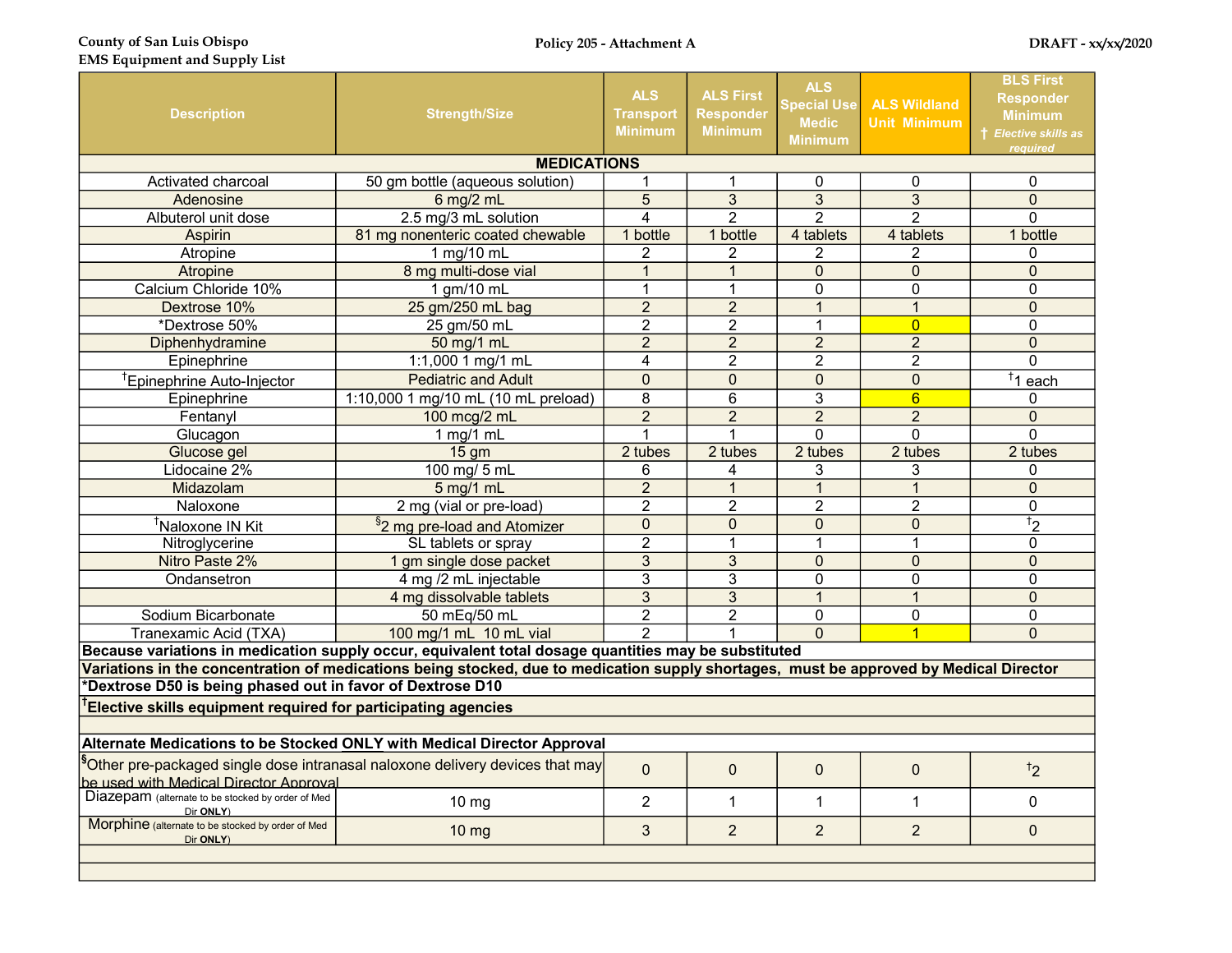| <b>Description</b><br><b>Strength/Size</b>                                          |                                                                                                              | <b>ALS</b><br><b>Transport</b><br><b>Minimum</b> | <b>ALS First</b><br><b>Responder</b><br><b>Minimum</b> | <b>ALS</b><br><b>Special Use</b><br><b>Medic</b><br><b>Minimum</b> | <b>ALS Wildland</b><br><b>Unit Minimum</b> | <b>BLS First</b><br><b>Responder</b><br><b>Minimum</b><br>† Elective skills as<br>reauired |
|-------------------------------------------------------------------------------------|--------------------------------------------------------------------------------------------------------------|--------------------------------------------------|--------------------------------------------------------|--------------------------------------------------------------------|--------------------------------------------|--------------------------------------------------------------------------------------------|
|                                                                                     | <b>IV SOLUTIONS/EQUIPMENT</b>                                                                                |                                                  |                                                        |                                                                    |                                            |                                                                                            |
| 0.9% Normal Saline                                                                  | 1,000 mL bag (or equivalent total                                                                            | 6                                                | $\overline{4}$                                         | $\overline{2}$                                                     | $\overline{4}$                             | $\overline{0}$                                                                             |
| 100 mL Saline Delivery Equipment                                                    | 0.9% NS 100 mL bag OR Burette                                                                                | $\overline{2}$                                   | $\mathbf{1}$                                           | $\Omega$                                                           | $\mathbf{0}$                               | $\Omega$                                                                                   |
| 0.9% Normal Saline                                                                  | 10 mL Vials/Flush                                                                                            | 5                                                | 5                                                      | $\overline{2}$                                                     | $\overline{2}$                             | $\mathbf 0$                                                                                |
| <b>IV Tubing</b>                                                                    | 60gtt/mL                                                                                                     | 4                                                | $\overline{c}$                                         | 0                                                                  | 0                                          | 0                                                                                          |
| <b>IV Tubing</b>                                                                    | 10-20gtt/mL                                                                                                  | $\overline{6}$                                   | $\overline{3}$                                         | $\overline{2}$                                                     | $\overline{2}$                             | $\mathbf 0$                                                                                |
| <b>IV Catheters</b>                                                                 | Sizes 14, 16, 18, 20, 22, 24 gauge                                                                           | 2 each                                           | 2 each                                                 | 2 each                                                             | 2 each                                     | 0                                                                                          |
| <b>Syringes</b>                                                                     | Assorted - 1mL, 3mL, 6mL-20mL                                                                                | 2 each                                           | 2 each                                                 | 1 each                                                             | 1 each                                     | $\mathbf 0$                                                                                |
| Needles Assorted                                                                    | $-$ 1/2", 1", 1 1/2" - 18-30 gauge                                                                           | 2 each                                           | $\overline{2}$ each                                    | 2 each                                                             | 2 each                                     | 0                                                                                          |
| Intraosseous (IO) single needle device                                              | (FDA approved) adult and pediatric                                                                           | 1 each                                           | 1 each                                                 | 1 each                                                             | 1 each                                     | $\overline{0}$                                                                             |
| Tourniquets (for IV start)                                                          |                                                                                                              | $\overline{2}$                                   | $\overline{2}$                                         | $\overline{c}$                                                     | $\overline{2}$                             | $\overline{0}$                                                                             |
| Saline locks                                                                        |                                                                                                              | $\overline{4}$                                   | $\overline{2}$                                         | $\overline{2}$                                                     | $\overline{2}$                             | $\overline{0}$                                                                             |
| (Not required but recommended for use<br>Luer-Lock adaptors<br>with STEMI patients) |                                                                                                              | $\overline{2}$                                   | $\overline{2}$                                         | 0                                                                  | $\overline{0}$                             | 0                                                                                          |
| Alcohol and betadine swabs                                                          |                                                                                                              | 10 each                                          | 10 each                                                | 10 each                                                            | 10 each                                    | +10 each                                                                                   |
|                                                                                     |                                                                                                              |                                                  |                                                        |                                                                    |                                            |                                                                                            |
|                                                                                     | <b>TRAUMA</b>                                                                                                |                                                  |                                                        |                                                                    |                                            |                                                                                            |
| Bandages and bandaging supplies:                                                    |                                                                                                              |                                                  |                                                        |                                                                    |                                            |                                                                                            |
| <b>Bandaids</b>                                                                     | Assorted                                                                                                     | 10                                               | 10                                                     | 5                                                                  | 5                                          | 10                                                                                         |
| Sterile bandage compresses or<br>equivalent                                         | 4"x4"                                                                                                        | 12                                               | 10                                                     | 10                                                                 | 10                                         | 10                                                                                         |
| <b>Trauma dressing</b>                                                              | 10"x30" or larger universal dressing                                                                         | $\overline{2}$                                   | $\overline{2}$                                         | $\overline{2}$                                                     | $\overline{2}$                             | $\overline{2}$                                                                             |
| Roller gauze                                                                        | $3"$ or $4"$                                                                                                 | 12 rolls                                         | 8 rolls                                                | $\overline{2}$ rolls                                               | $\overline{2}$ rolls                       | 8 rolls                                                                                    |
| Cloth adhesive tape                                                                 | 1, 2, or 3"                                                                                                  | 1 roll                                           | 1 roll                                                 | 1 roll                                                             | 1 roll                                     | 1 roll                                                                                     |
| Triangular bandages with safety pins                                                |                                                                                                              | 4                                                | 2                                                      |                                                                    | 1                                          | $\overline{2}$                                                                             |
| Tourniquet                                                                          | See approved list for commercial                                                                             | $\overline{2}$                                   | $\overline{2}$                                         | $\mathbf{1}$                                                       | $\mathbf{1}$                               | $\overline{2}$                                                                             |
| Vaseline gauze                                                                      | 3"x8", or 5"x9"                                                                                              | $\overline{2}$                                   | $\overline{2}$                                         | $\mathbf 1$                                                        | $\mathbf{1}$                               | $\overline{2}$                                                                             |
| Tongue blade or bite stick                                                          |                                                                                                              | $\overline{2}$                                   | $\overline{2}$                                         | $\overline{2}$                                                     | $\overline{2}$                             | $\overline{2}$                                                                             |
| Burn Sheets (sterile or clean) -                                                    | may be disposable or linen (with date of<br>sterilization indicated)<br>our sizes to in an patients over one | $\overline{2}$                                   | $\overline{2}$                                         | 0                                                                  | $\overline{2}$                             | $\overline{2}$                                                                             |
| <b>Cervical collars</b>                                                             | أمام ممميز                                                                                                   |                                                  | 1 each                                                 | 1 each                                                             | 1 each                                     | 1 each                                                                                     |
| Cold packs                                                                          |                                                                                                              | 2                                                | $\overline{2}$                                         | $\overline{c}$                                                     | $\overline{2}$                             | $\overline{c}$                                                                             |
| Irrigation equipment and supplies:                                                  |                                                                                                              |                                                  |                                                        |                                                                    |                                            |                                                                                            |
| Saline, sterile                                                                     | 250mL                                                                                                        | 4                                                | $\overline{2}$                                         | 1                                                                  | $\overline{2}$                             | $\overline{2}$                                                                             |
| Long spine board and light weight<br>head immobilizer blocks                        | (or equivalent immobilization device)                                                                        | $\overline{2}$                                   | $\mathbf{1}$                                           | $\mathbf{0}$                                                       | $\mathbf 0$                                | $\mathbf{1}$                                                                               |
| Straps to secure patient to boards                                                  |                                                                                                              | 2 sets                                           | 1 set                                                  | 0                                                                  | 0                                          | 1 set                                                                                      |
| Splints, traction                                                                   | Adult and pediatric (or a single device<br>suitable for both)                                                | 1 each                                           | 1 each                                                 | $\mathbf 0$                                                        | $\mathbf 0$                                | 1 each                                                                                     |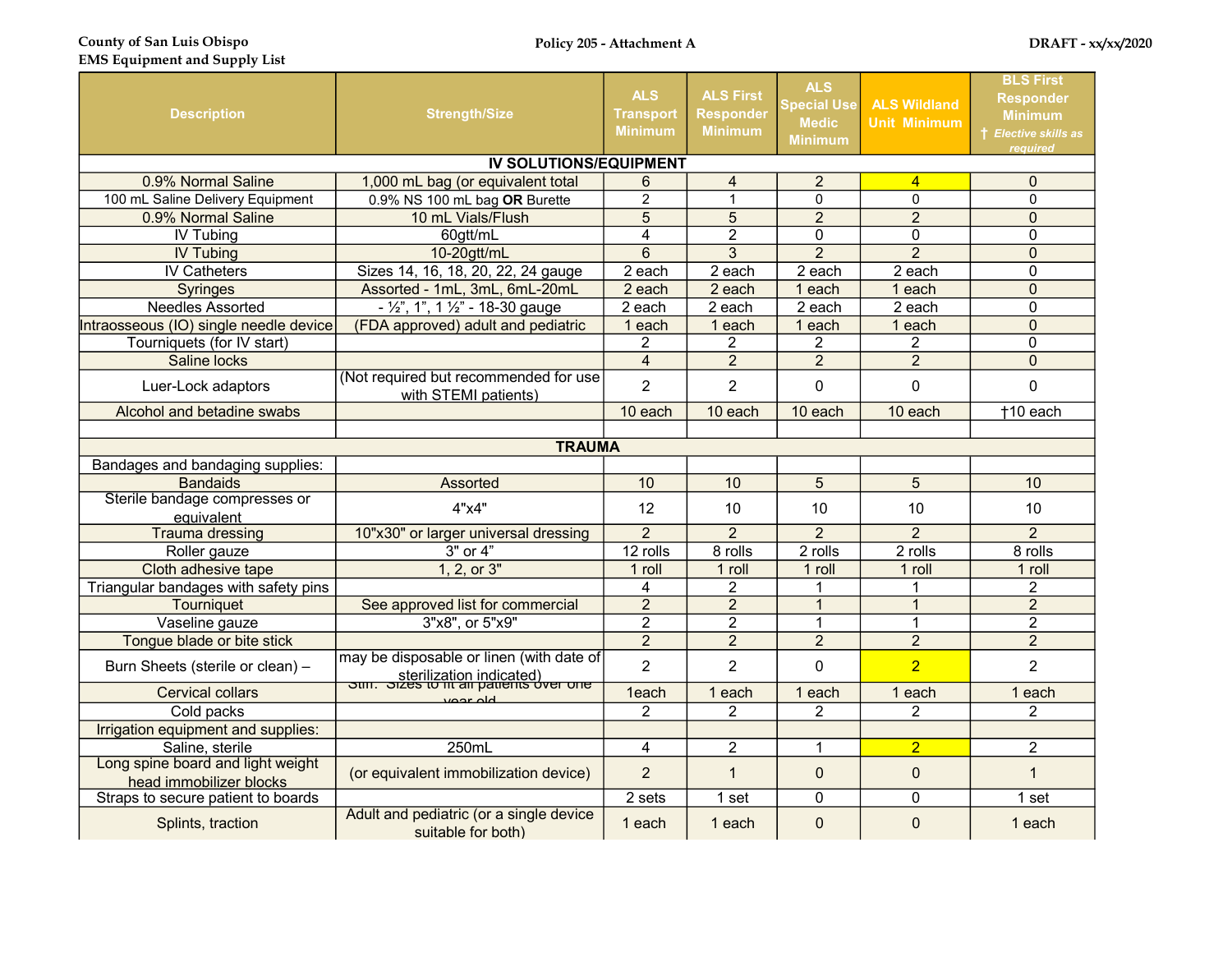County of San Luis Obispo EMS Equipment and Supply List

| <b>Description</b>                                                  | <b>Strength/Size</b>                                                                                                 | <b>ALS</b><br><b>Transport</b><br><b>Minimum</b> | <b>ALS First</b><br><b>Responder</b><br><b>Minimum</b> | <b>ALS</b><br><b>Special Use</b><br><b>Medic</b><br><b>Minimum</b> | <b>ALS Wildland</b><br><b>Unit Minimum</b> | <b>BLS First</b><br><b>Responder</b><br><b>Minimum</b><br>† Elective skills as<br>reauired |  |  |  |  |
|---------------------------------------------------------------------|----------------------------------------------------------------------------------------------------------------------|--------------------------------------------------|--------------------------------------------------------|--------------------------------------------------------------------|--------------------------------------------|--------------------------------------------------------------------------------------------|--|--|--|--|
|                                                                     | <b>TRAUMA CONT.</b>                                                                                                  |                                                  |                                                        |                                                                    |                                            |                                                                                            |  |  |  |  |
| Splints, cardboard or equivalent                                    | arm and leg splint                                                                                                   | 2 each                                           | 2 each                                                 | 1 each                                                             | $2$ each                                   | 2 each                                                                                     |  |  |  |  |
| K.E.D. or equivalent                                                |                                                                                                                      |                                                  | 1                                                      | $\Omega$                                                           | 0                                          | 0                                                                                          |  |  |  |  |
| Pediatric spinal immobilization board                               | (or equivalent immobilization device)                                                                                | $\overline{1}$                                   | $\mathbf{1}$                                           | $\overline{0}$                                                     | $\Omega$                                   | $\Omega$                                                                                   |  |  |  |  |
| Sheet or commercial pelvic binder                                   |                                                                                                                      | 1                                                | 1                                                      | $\Omega$                                                           | $\Omega$                                   | $\mathbf{1}$                                                                               |  |  |  |  |
|                                                                     |                                                                                                                      |                                                  |                                                        |                                                                    |                                            |                                                                                            |  |  |  |  |
|                                                                     | <b>Infection Control</b>                                                                                             |                                                  |                                                        |                                                                    |                                            |                                                                                            |  |  |  |  |
|                                                                     | Meet the minimum requirement per crew member as stated in the California Code of Regulations Title 8 (All Providers) |                                                  |                                                        |                                                                    |                                            |                                                                                            |  |  |  |  |
|                                                                     |                                                                                                                      |                                                  |                                                        |                                                                    |                                            |                                                                                            |  |  |  |  |
|                                                                     | <b>Transportation Equipment</b>                                                                                      |                                                  |                                                        |                                                                    |                                            |                                                                                            |  |  |  |  |
| Collapsible gurney cot with adjustable contour feature              |                                                                                                                      |                                                  | 0                                                      | $\mathbf{0}$                                                       | 0                                          | 0                                                                                          |  |  |  |  |
| Stair chair or equivalent device                                    |                                                                                                                      | $\mathbf{1}$                                     | $\mathbf 0$                                            | $\overline{0}$                                                     | $\overline{0}$                             | $\mathbf{0}$                                                                               |  |  |  |  |
| Sheets, pillow, pillow case, towels, blankets (cloth or disposable) |                                                                                                                      | $\overline{2}$                                   | 0                                                      | $\mathbf{0}$                                                       | 0                                          | $\mathbf{0}$                                                                               |  |  |  |  |
| Scoop stretcher with straps                                         |                                                                                                                      | $\overline{1}$                                   | $\pmb{0}$                                              | $\overline{0}$                                                     | $\overline{0}$                             | $\mathbf 0$                                                                                |  |  |  |  |
| Flat vinyl/canvas stretchers with                                   |                                                                                                                      |                                                  | $\Omega$                                               | $\Omega$                                                           | $\Omega$                                   | $\mathbf{0}$                                                                               |  |  |  |  |
|                                                                     |                                                                                                                      |                                                  |                                                        |                                                                    |                                            |                                                                                            |  |  |  |  |
|                                                                     | <b>MISCELLANEOUS</b>                                                                                                 |                                                  |                                                        |                                                                    |                                            |                                                                                            |  |  |  |  |
| Blood pressure cuffs (portable):                                    | Adult                                                                                                                |                                                  | 1                                                      | $\mathbf 1$                                                        | 1                                          | $\mathbf{1}$                                                                               |  |  |  |  |
|                                                                     | Large adult or thigh                                                                                                 | 1                                                | $\overline{1}$                                         | $\overline{0}$                                                     | $\overline{0}$                             | 1                                                                                          |  |  |  |  |
|                                                                     | Pediatric                                                                                                            |                                                  | $\overline{1}$                                         | $\mathbf 0$                                                        | $\overline{\mathbf{1}}$                    | $\mathbf{1}$                                                                               |  |  |  |  |
| Obstetrical kit - sterile, prepackaged                              |                                                                                                                      |                                                  | $\overline{1}$                                         | $\mathbf 0$                                                        | $\overline{0}$                             | 1                                                                                          |  |  |  |  |
| Restraints - non-constricting wrist and                             |                                                                                                                      | 1 set each                                       | 1 set each                                             | $\mathbf 0$                                                        | $\Omega$                                   | 1 set each                                                                                 |  |  |  |  |
| ankle                                                               |                                                                                                                      |                                                  |                                                        |                                                                    |                                            |                                                                                            |  |  |  |  |
| Stethoscope                                                         |                                                                                                                      | 1                                                | 1                                                      | $\mathbf{1}$                                                       | 1                                          | $\mathbf{1}$                                                                               |  |  |  |  |
| Trash bags/receptacles                                              |                                                                                                                      | $\overline{2}$                                   | $\overline{2}$                                         | $\mathbf{1}$                                                       | $\mathbf{1}$                               | $\overline{2}$                                                                             |  |  |  |  |
| <b>Blanket</b>                                                      | Disposable                                                                                                           | 1 each                                           | 1 each                                                 | 1 each                                                             | 1 each                                     | 1 each                                                                                     |  |  |  |  |
| Bandage scissors (heavy duty)                                       |                                                                                                                      |                                                  | 1                                                      | 1                                                                  |                                            | $\mathbf 1$                                                                                |  |  |  |  |
| Emesis basins or emesis bags with                                   |                                                                                                                      | $\mathcal{P}$                                    | $\mathcal{P}$                                          | $\mathbf{1}$                                                       | $\mathbf 1$                                | $\overline{2}$                                                                             |  |  |  |  |
| containers<br>Water, potable                                        |                                                                                                                      | 1 liter                                          | 1 liter                                                | $\Omega$                                                           | 1 liter                                    | 1 liter                                                                                    |  |  |  |  |
| Maps, entire county                                                 |                                                                                                                      | 1                                                | 1                                                      | $\mathbf 0$                                                        | 0                                          | 1                                                                                          |  |  |  |  |
| Penlight                                                            |                                                                                                                      | $\overline{1}$                                   | $\overline{1}$                                         | $\overline{1}$                                                     | $\overline{1}$                             | $\mathbf{1}$                                                                               |  |  |  |  |
| Triage tags                                                         |                                                                                                                      | 20                                               | 20                                                     | $\overline{20}$                                                    | 20                                         | 20                                                                                         |  |  |  |  |
| Bed pan                                                             |                                                                                                                      | $\mathbf{1}$                                     | $\pmb{0}$                                              | $\mathbf 0$                                                        | $\mathbf 0$                                | $\mathbf 0$                                                                                |  |  |  |  |
| Urinal                                                              |                                                                                                                      | $\mathbf 1$                                      | 0                                                      | $\mathbf 0$                                                        | 0                                          | $\pmb{0}$                                                                                  |  |  |  |  |
| <sup>†</sup> Glucometer                                             | with ≥10 test strips, lancets, and other<br>appropriate supplies                                                     | $\overline{1}$                                   | $\mathbf{1}$                                           | $\overline{1}$                                                     | $\mathbf{1}$                               | $^{\dagger}1$                                                                              |  |  |  |  |
| Puncture proof sharps container                                     | small                                                                                                                | $\overline{2}$                                   | $\overline{2}$                                         | $\mathbf{1}$                                                       | 1                                          | $^{\dagger}1$                                                                              |  |  |  |  |
| Thermometer                                                         |                                                                                                                      | 1                                                | 1                                                      | $\mathbf 0$                                                        | 0                                          | $\mathbf 0$                                                                                |  |  |  |  |
| <b>Automatic External Defibrillator</b>                             | With AED pads                                                                                                        | * For EMT-D Provider Agencies (1)                |                                                        |                                                                    |                                            |                                                                                            |  |  |  |  |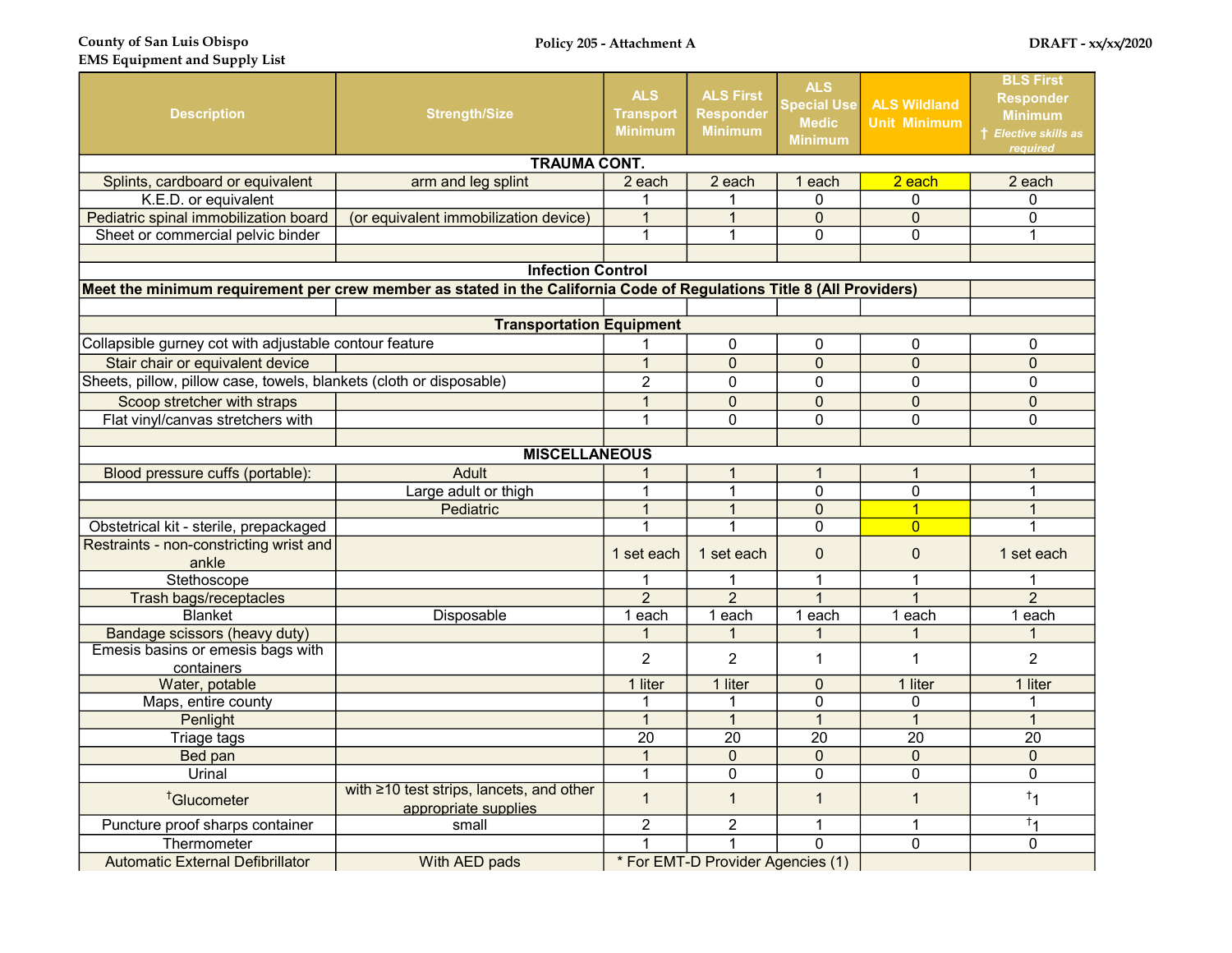County of San Luis Obispo

| <b>Description</b>                                                                                                                                                                         | <b>Strength/Size</b>                                                                             | <b>ALS</b><br>Transport<br><b>Minimum</b> | <b>ALS First</b><br><b>Responder</b><br><b>Minimum</b> | <b>ALS</b><br><b>Special Use</b><br><b>Medic</b><br><b>Minimum</b> | <b>ALS Wildland</b><br><b>Unit Minimum</b> | <b>BLS First</b><br><b>Responder</b><br><b>Minimum</b><br><b>t</b> Elective skills as<br><b>reauired</b> |
|--------------------------------------------------------------------------------------------------------------------------------------------------------------------------------------------|--------------------------------------------------------------------------------------------------|-------------------------------------------|--------------------------------------------------------|--------------------------------------------------------------------|--------------------------------------------|----------------------------------------------------------------------------------------------------------|
|                                                                                                                                                                                            |                                                                                                  |                                           |                                                        |                                                                    |                                            |                                                                                                          |
|                                                                                                                                                                                            | <b>AIRWAY</b>                                                                                    |                                           |                                                        |                                                                    |                                            |                                                                                                          |
| Endotracheal tubes:                                                                                                                                                                        | sizes-3.0, 5.0, 5.5, 6.0, 6.5, 7.0, 7.5,<br>8.0, 8.5, 9.0                                        | 1 each                                    | 1 each                                                 | 1 each                                                             | 1 each                                     | 0                                                                                                        |
| Laryngoscope handles, with extra<br>batteries                                                                                                                                              |                                                                                                  | $\overline{2}$                            | 2                                                      | $\mathbf{1}$                                                       | $\mathbf{1}$                               | $\Omega$                                                                                                 |
| Laryngoscope blades:                                                                                                                                                                       | Miller # 0, 1, 2, 3, 4 Macintosh # 1, 2, 3,                                                      | 1 each                                    | 1 each                                                 | 1 each                                                             | 1 each                                     | 0                                                                                                        |
| Magill forceps (pediatric and adult)                                                                                                                                                       |                                                                                                  | 1 each                                    | 1 each                                                 | 1 each                                                             | 1 each                                     | $\overline{0}$                                                                                           |
| Adult stylets                                                                                                                                                                              |                                                                                                  |                                           | 1 each                                                 | 1 each                                                             | 1 each                                     | 0                                                                                                        |
| 10-20 mL syringe, sterile lubricant                                                                                                                                                        |                                                                                                  | 2 each                                    | 1 each                                                 | 1 each                                                             | 1 each                                     | $\mathbf 0$                                                                                              |
| Needle Cricothyrotomy kit with:                                                                                                                                                            | 10 or 12 ga needle, 10-20 mL syringe,<br>alcohol and betadine wipes and oxygen<br>supply adapter | $\mathbf{1}$                              | 1                                                      | 1                                                                  | 1                                          | 0                                                                                                        |
| Or other FDA approved percutaneous<br>cricothyrotomy kit                                                                                                                                   |                                                                                                  | $\mathbf{1}$                              | $\mathbf{1}$                                           | $\mathbf{1}$                                                       | $\mathbf{1}$                               | $\mathbf 0$                                                                                              |
| Capnography Device                                                                                                                                                                         | Qualitative or Quantitative                                                                      |                                           | $\mathbf{1}$                                           | $\mathbf{1}$                                                       | $\mathbf{1}$                               | $\Omega$                                                                                                 |
| Hand held nebulizer for inhalation<br>therapy                                                                                                                                              |                                                                                                  | $\overline{2}$                            | $\overline{2}$                                         | $\mathbf{1}$                                                       | $\mathbf{1}$                               | $\mathbf 0$                                                                                              |
| Medrafter or equivalent                                                                                                                                                                    |                                                                                                  |                                           | $\mathbf{1}$                                           | $\Omega$                                                           | $\Omega$                                   | $\Omega$                                                                                                 |
| Portable, battery powered, cardiac monitor-defibrillator with 12-lead ECG<br>capability with the ability to perform computerized ECG readings and provide<br>hard copy ECG tracings, with: |                                                                                                  |                                           | $\mathbf 1$                                            | $\mathbf{1}$                                                       | <b>AED w.manal</b><br>defib and<br>w/EKG   | $\mathbf 0$                                                                                              |
|                                                                                                                                                                                            | <b>Patient ECG cable</b>                                                                         | $\overline{1}$                            | $\mathbf{1}$                                           | $\mathbf{1}$                                                       | $\overline{0}$                             | $\overline{0}$                                                                                           |
|                                                                                                                                                                                            | ECG recording chart paper                                                                        | 1                                         | 1                                                      | 1                                                                  | $\overline{0}$                             | 0                                                                                                        |
|                                                                                                                                                                                            | <b>Adult ECG electrodes</b>                                                                      | 4 sets                                    | 4 sets                                                 | 2 sets                                                             | 2 sets                                     | $\overline{0}$                                                                                           |
|                                                                                                                                                                                            | Defibrillation pads or equivalent - Adult<br>and Pediatric                                       | 1 set each                                | 1 set each                                             | 1 set each                                                         | 1 set each                                 | 0                                                                                                        |
|                                                                                                                                                                                            | Conductive defibrillation pads,                                                                  | 4                                         | 4                                                      | $\overline{2}$                                                     | $\overline{2}$                             | $\overline{0}$                                                                                           |
|                                                                                                                                                                                            | or tubes of conductive gel                                                                       | $\overline{2}$                            | $\overline{2}$                                         | $\mathbf{1}$                                                       | $\mathbf{1}$                               | 0                                                                                                        |
| IV catheter for pleural decompression                                                                                                                                                      | 10 gauge/3 inch                                                                                  | $\overline{2}$                            | $\overline{2}$                                         | $\mathbf{1}$                                                       | $\mathbf{1}$                               | $\mathbf 0$                                                                                              |
| Asherman chest seal or equivalent<br>open wound dressing                                                                                                                                   |                                                                                                  | $\mathbf 1$                               | $\mathbf{1}$                                           | $\mathbf{1}$                                                       | $\mathbf{1}$                               | $\mathbf{1}$                                                                                             |
| Pulse oximeter                                                                                                                                                                             |                                                                                                  | $\overline{1}$                            | $\mathbf{1}$                                           | $\mathbf{1}$                                                       | $\mathbf{1}$                               | $\mathbf{1}$                                                                                             |
| <b>†Continuous Positive Airway Pressure</b><br>(CPAP) Ventilator                                                                                                                           | portable/adjustable pressure settings,<br>FDA Approved with an oxygen supply                     | 1                                         | $\mathbf{1}$                                           | $\mathbf 0$                                                        | $\mathbf{0}$                               | $\dagger$ 1                                                                                              |
| Nasopharyngeal airways (soft rubber)                                                                                                                                                       | Medium and Large adult sizes                                                                     | 2 each                                    | 2 each                                                 | 1 each                                                             | 1 each                                     | 2 each                                                                                                   |
| Lubricant, water-soluble jelly (K-Y)                                                                                                                                                       |                                                                                                  | 2                                         | 2                                                      | 2                                                                  | $\overline{2}$                             | $\overline{2}$                                                                                           |
| Oropharyngeal airways                                                                                                                                                                      | $(sizes 5.5 - 12 or equivalent)$                                                                 | 2 each                                    | 1 each                                                 | 1 each                                                             | 1 each                                     | 1 each                                                                                                   |
| Adult non-rebreather masks                                                                                                                                                                 |                                                                                                  | $\overline{2}$                            | $\overline{2}$                                         | 1                                                                  |                                            | 2                                                                                                        |
| Pediatric/infant non-rebreather mask                                                                                                                                                       |                                                                                                  | $\overline{c}$                            | $\overline{c}$                                         | $\overline{1}$                                                     | $\overline{1}$                             | $\overline{2}$                                                                                           |
| Adult nasal cannula                                                                                                                                                                        |                                                                                                  | 4                                         | $\overline{2}$                                         | $\mathbf 1$                                                        | $\mathbf{1}$                               | $\overline{2}$                                                                                           |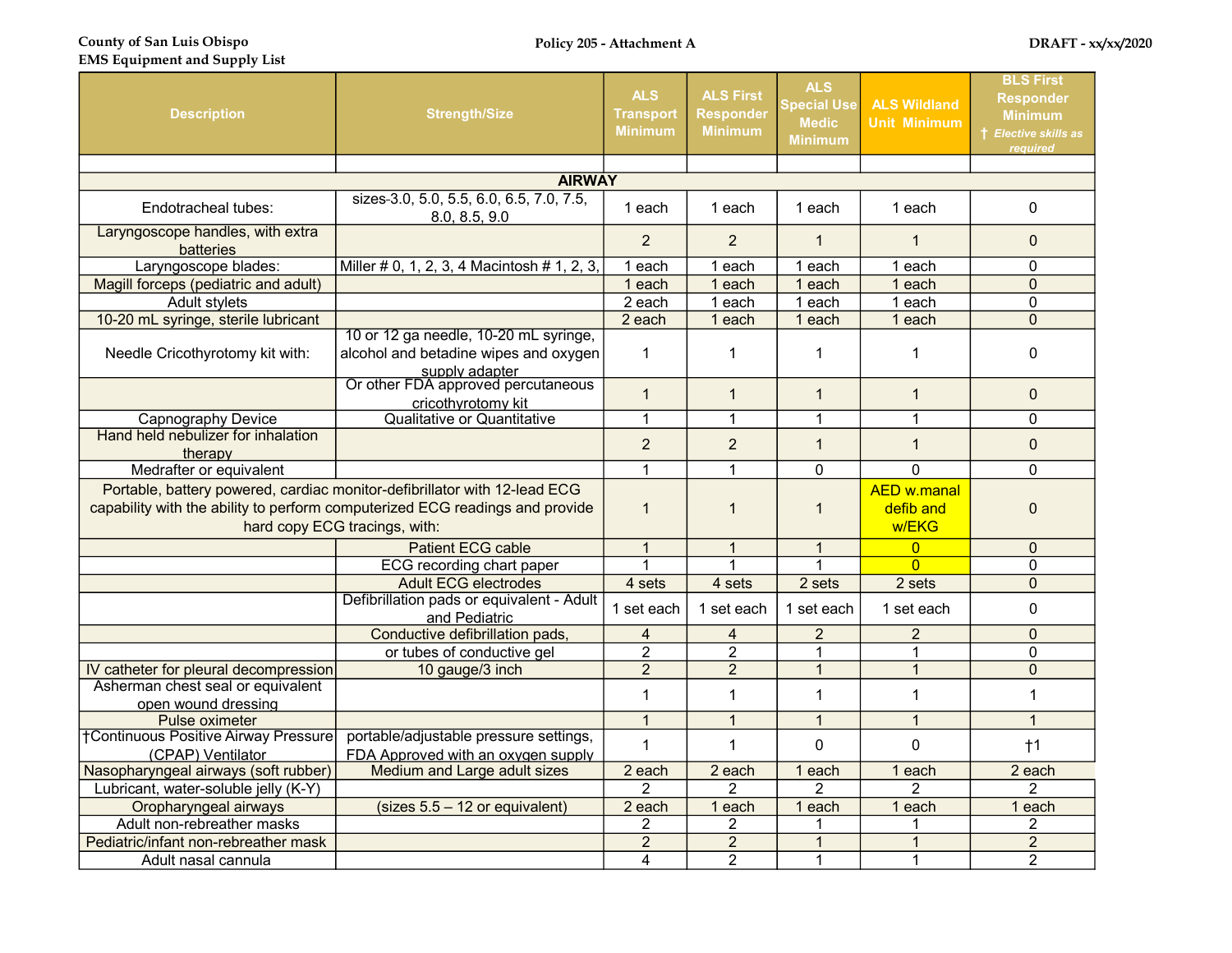County of San Luis Obispo EMS Equipment and Supply List

| <b>Description</b>                                 | <b>Strength/Size</b>                                                                                             | <b>ALS</b><br><b>Transport</b><br><b>Minimum</b> | <b>ALS First</b><br><b>Responder</b><br><b>Minimum</b> | <b>ALS</b><br><b>Special Use</b><br><b>Medic</b><br><b>Minimum</b> | <b>ALS Wildland</b><br><b>Unit Minimum</b> | <b>BLS First</b><br><b>Responder</b><br><b>Minimum</b><br>† Elective skills as<br>required |
|----------------------------------------------------|------------------------------------------------------------------------------------------------------------------|--------------------------------------------------|--------------------------------------------------------|--------------------------------------------------------------------|--------------------------------------------|--------------------------------------------------------------------------------------------|
| <b>Oxygen Cylinders</b>                            | D or E size cylinder with regulator<br>capable of delivering 2-15 LPM<br>M, H, or K cylinder with wall outlet(s) |                                                  |                                                        |                                                                    |                                            |                                                                                            |
|                                                    | and constant flow regulator(s)                                                                                   |                                                  | 0                                                      | 0                                                                  | 0                                          | 0                                                                                          |
|                                                    | <b>AIRWAY CONT.</b>                                                                                              |                                                  |                                                        |                                                                    |                                            |                                                                                            |
| Oxygen reserve:                                    |                                                                                                                  |                                                  |                                                        |                                                                    |                                            |                                                                                            |
|                                                    | D or E cylinders                                                                                                 |                                                  |                                                        | 0                                                                  | $\Omega$                                   |                                                                                            |
| Face masks for resuscitation (clear)               |                                                                                                                  | $\overline{2}$                                   |                                                        |                                                                    |                                            |                                                                                            |
| Bag-valve mask with O2 reservoir and supply tubing |                                                                                                                  |                                                  |                                                        |                                                                    |                                            |                                                                                            |
|                                                    | Adult                                                                                                            |                                                  |                                                        |                                                                    |                                            |                                                                                            |
|                                                    | Pediatric                                                                                                        |                                                  |                                                        |                                                                    |                                            |                                                                                            |
|                                                    | Infant                                                                                                           |                                                  |                                                        |                                                                    | $\Omega$                                   |                                                                                            |
| Suction equipment and supplies:                    |                                                                                                                  |                                                  |                                                        |                                                                    |                                            |                                                                                            |
| Rigid pharyngeal tonsil tip                        |                                                                                                                  | $\overline{2}$                                   | $\overline{2}$                                         | $\mathbf 0$                                                        | $\Omega$                                   | $\overline{2}$                                                                             |
| Spare suction tubing                               |                                                                                                                  |                                                  |                                                        | $\mathbf 0$                                                        | $\Omega$                                   |                                                                                            |
| Suction apparatus (portable)                       |                                                                                                                  |                                                  |                                                        |                                                                    |                                            |                                                                                            |
| Suction catheters                                  | at least 2 sizes suitable for adult and                                                                          | 2 each                                           | 1 each                                                 | 1 each                                                             | 1 each                                     | 1 each                                                                                     |
|                                                    | pediatric endotracheal suctioning                                                                                |                                                  |                                                        |                                                                    |                                            |                                                                                            |
|                                                    |                                                                                                                  |                                                  |                                                        |                                                                    |                                            |                                                                                            |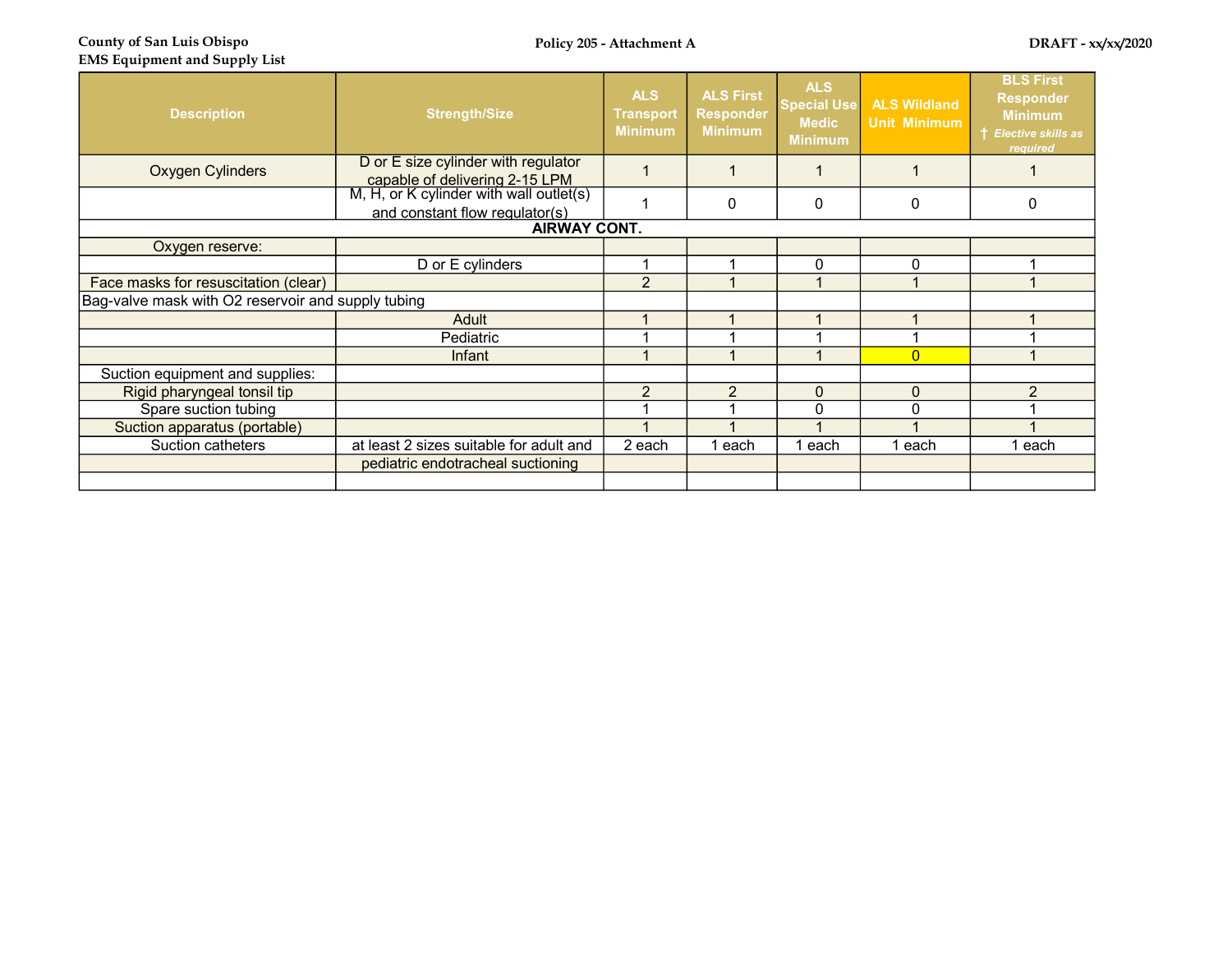# **POLICY #209: GUIDELINES FOR USE OF COUNTY OF SAN LUIS OBISPO PARAMEDICS OUTSIDE OF THE COUNTY OF SAN LUIS OBISPO**

- I. PURPOSE
	- A. To establish policy that will permit paramedics accredited in the County of San Luis Obispo (SLO) to practice paramedic-level skills while on duty outside of the County of SLO.
- II. SCOPE
	- A. This policy applies to any paramedic accredited in the County of SLO who is on duty with a County of SLO approved ALS provider, who is part of an emergency operation provided under circumstances of urgent and extraordinary need for public safety and emergency medical services (EMS) outside of the County of SLO.

### III. DEFINITIONS

▪ Controlled substance: Any substance listed as a Schedule I through IV drug in the Controlled Substance Act *[i.e. Fentanyl, Morphine, Midazolam, and Diazapam]*.

### IV. POLICY

- A. A paramedic may perform paramedic-level skills during emergency operations outside the County of SLO in compliance with the California paramedic scope of practice and in compliance with County of SLO EMS Agency (EMS Agency) policies during the treatment or transportation of a patient or until transfer of that patient to a locally accredited paramedic.
- B. Paramedics operating during emergency operations as a fire-line medic shall be subject to the provisions of California OES/FIRESCOPE Position Manual ICS 223-11, and shall comply with ICS-223-11 as applicable to their assignment.
- C. It is the intent of this policy to permit the provision of ALS care during emergency operations. It does not replace existing EMS or circumvent the established response of EMS in locations outside the County of SLO.
- D. The paramedic must have access to the ALS equipment as required by EMS Agency Policy #205: Advanced Life Support. The EMS Agency Medical Director may vary the complement of required equipment, medication and supplies for special assignments or circumstances (i.e. ICS-223-11 fire-line medic). For controlled substance inventory and security requirements, reference Attachment A of this policy.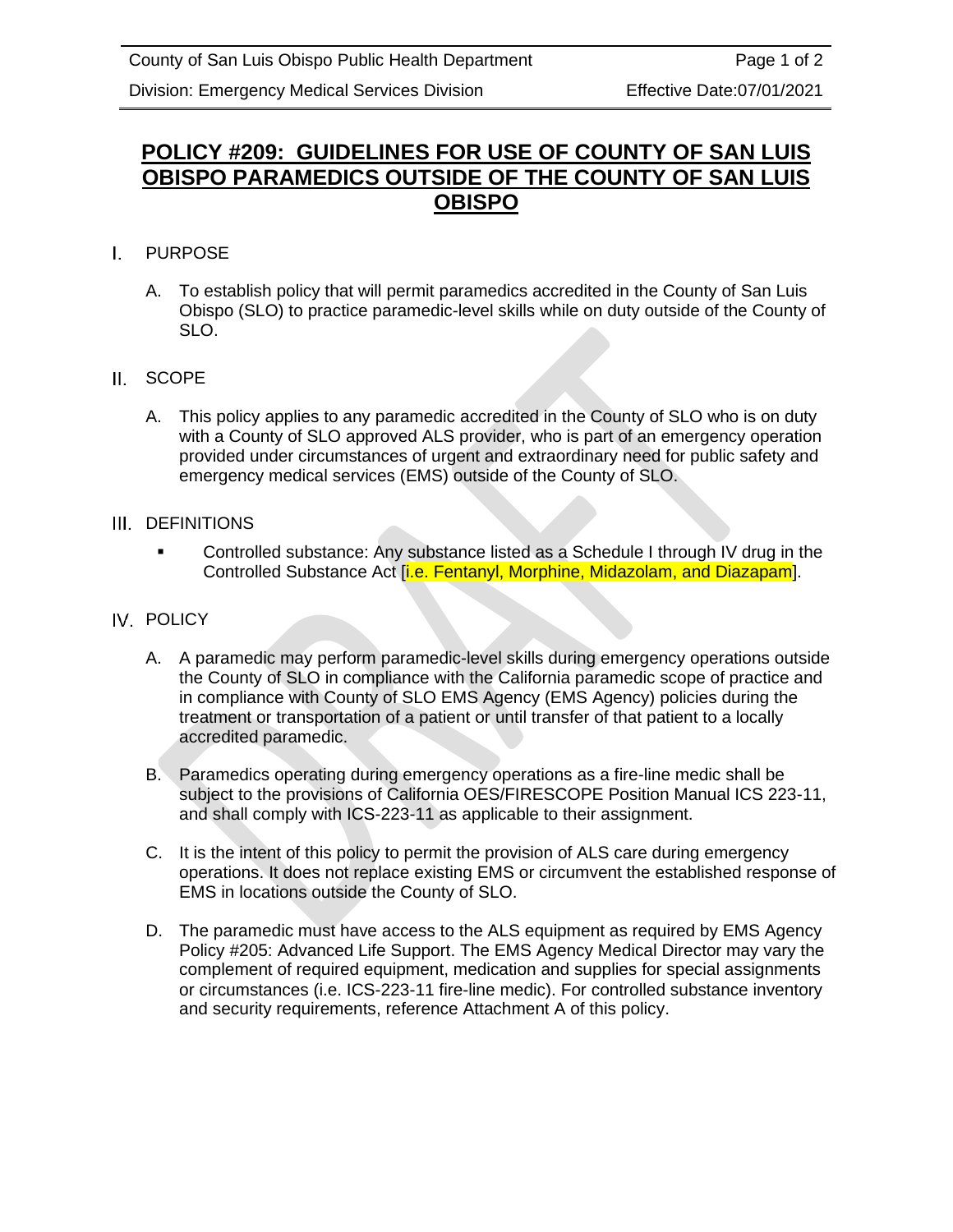#### V. PROCEDURE

- A. All ALS equipment and supplies are to remain under the direct control of a paramedic at all times. If a paramedic is on an extended assignment (i.e. special event, fire-line) and is relieved of duty and another paramedic does not assume control of the ALS equipment and supplies, all such equipment and supplies must be secured in such a manner as to prevent access by non-paramedic personnel. Controlled substances will be secure per EMS Agency Policy# 211: Management of Controlled Substances.
- B. Paramedics shall follow the directions of the Incident Commander or other designated ICS official, as appropriate.

#### **VI. AUTHORITY**

- California Code of Regulations Title 22, Division 9, Section 100165.
- Health and Safety Code, Sections 1797.204, and 1797.206.

#### **VII. ATTACHMENTS**

A. Fire-Line Medic Program – Controlled Substance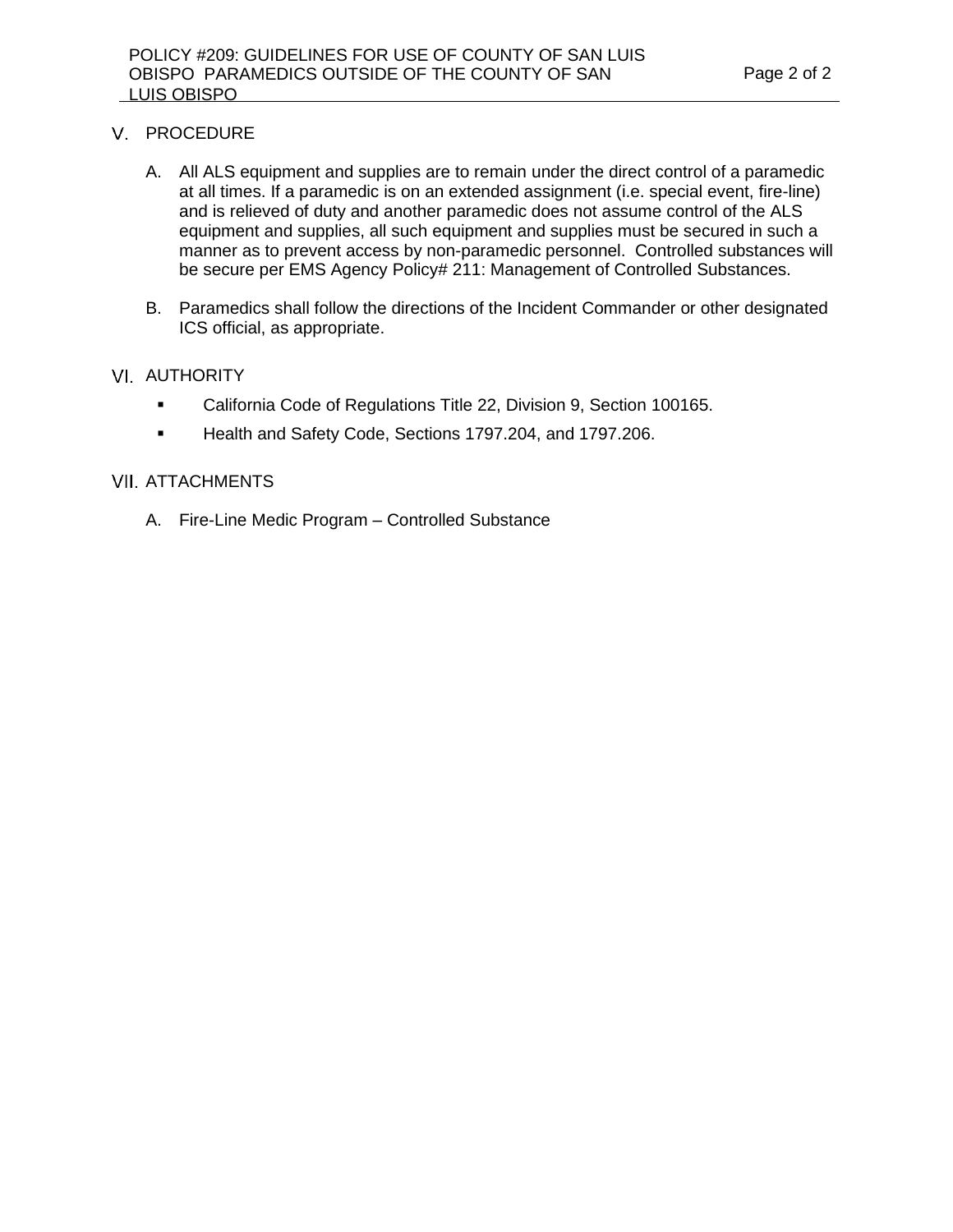### **FIRE-LINE MEDIC PROGRAM – CONTROLLED SUBSTANCE INVENTORY**

### CONTROLLED SUBSTANCE INVENTORY

As identified in EMS Agency Policy# 205: Advanced Life Support and Basic Life Support Equipment and Supply, ALS responders shall carry a minimum controlled substance inventory. Additionally, FIRESCOPE ICS 223-11 defines recommended inventories of controlled substances, subject to the direction of the EMS Agency Medical Director.

In circumstances requiring the paramedic to deploy to the fire-line on foot, the following controlled substance inventory shall be allowable:

| • Midazolam $(10 \text{ mg})$               | 2 Quantity |
|---------------------------------------------|------------|
| • Fentanyl $(100 \text{ mcg}/2 \text{ mL})$ | 2 Quantity |

All remaining controlled substance inventory shall remain secured in the paramedic vehicle in an EMS Agency approved double-lock system.

STORAGE OF CONTROLLED SUBSTANCE INVENTORY

ALS units shall secure controlled substances in compliance with EMS Agency Policy# 211: Management of Controlled Substances. In circumstances requiring the paramedic to deploy to the fire-line on foot, the controlled substance inventory shall be secured as described:

- Fire-line paramedic backpack Double-locking system with controlled substances secured in a durable container within backpack.
- Fire line paramedic backpack Must be in constant possession of assigned paramedic

When paramedic returns to their vehicle, controlled substances shall be returned to the vehicle's double-locking system.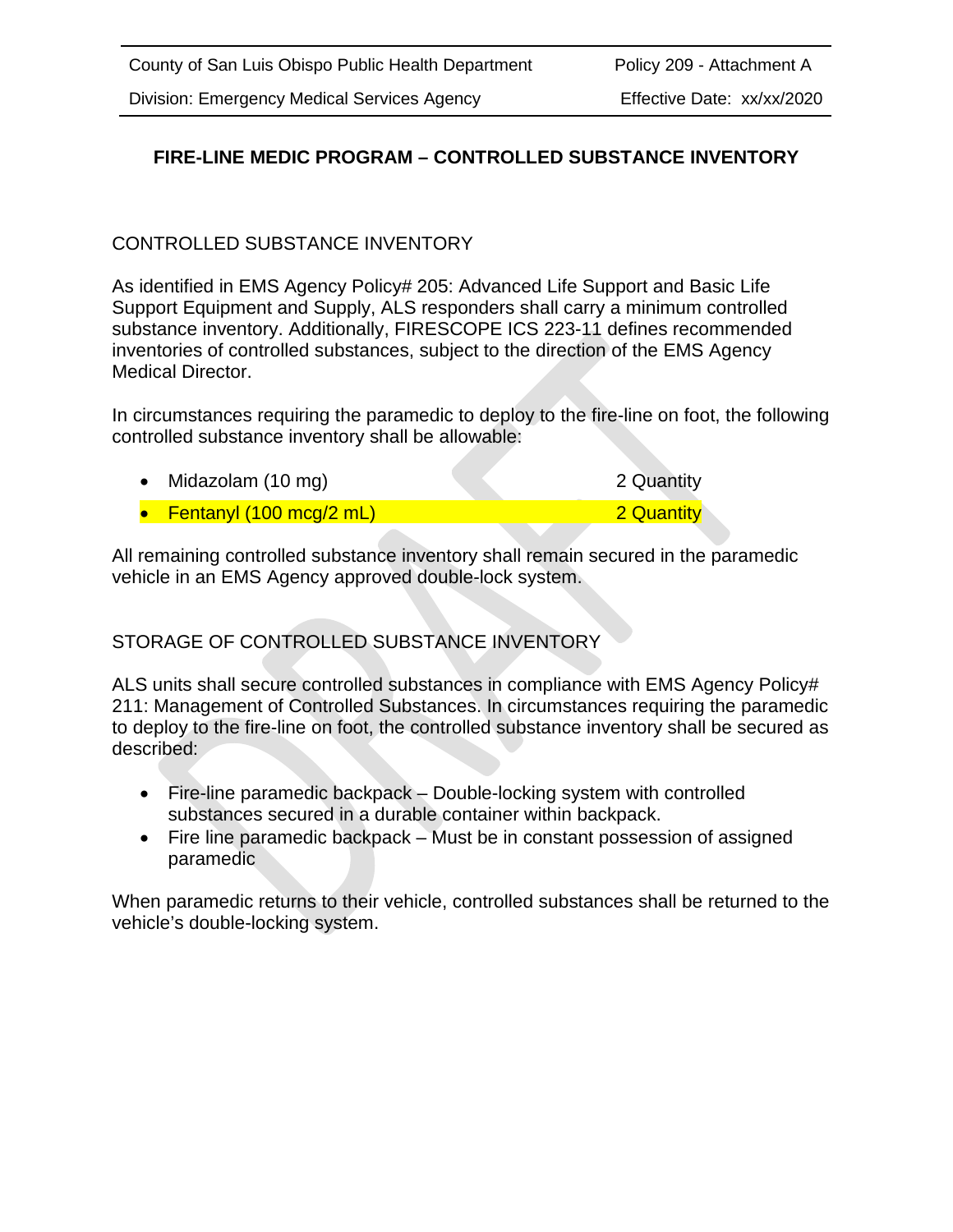# **Ambulance Patient Offload Time (APOT) - 1 APOT Standard – 20 Minutes**

|                                          |                   | <b>Jan-21</b>             |                   | Feb-21                    | <b>Mar-21</b>     |                           |
|------------------------------------------|-------------------|---------------------------|-------------------|---------------------------|-------------------|---------------------------|
| <b>Hospital</b>                          |                   | 90th<br><b>Percentile</b> |                   | 90th<br><b>Percentile</b> |                   | 90th<br><b>Percentile</b> |
|                                          | <b>Transports</b> | <b>APOT Time</b>          | <b>Transports</b> | <b>APOT Time</b>          | <b>Transports</b> | <b>APOT Time</b>          |
| Arroyo Grande Community Hospital         | 213               | 14:14                     | 182               | 12:45                     | 240               | 12:46                     |
| French Hospital Medical Center           | 213               | 13:49                     | 227               | 12:27                     | 216               | 12:04                     |
| Sierra Vista Regional Medical Center     | 308               | 14:14                     | 237               | 13:32                     | 284               | 12:22                     |
| <b>Twin Cities Community Hospital</b>    | 345               | 15:02                     | 304               | 12:51                     | 335               | 12:13                     |
| Marian Medical Center (Santa Barbara Co) | 79                | 15:17                     | 58                | 14:22                     | 73                | 12:26                     |
|                                          |                   |                           |                   |                           |                   |                           |
|                                          |                   |                           |                   |                           |                   |                           |
| <b>EMS System Total (Aggregate)</b>      | 1,158             | 14:37                     | 1,008             | 13:00                     | 1,148             | 12:17                     |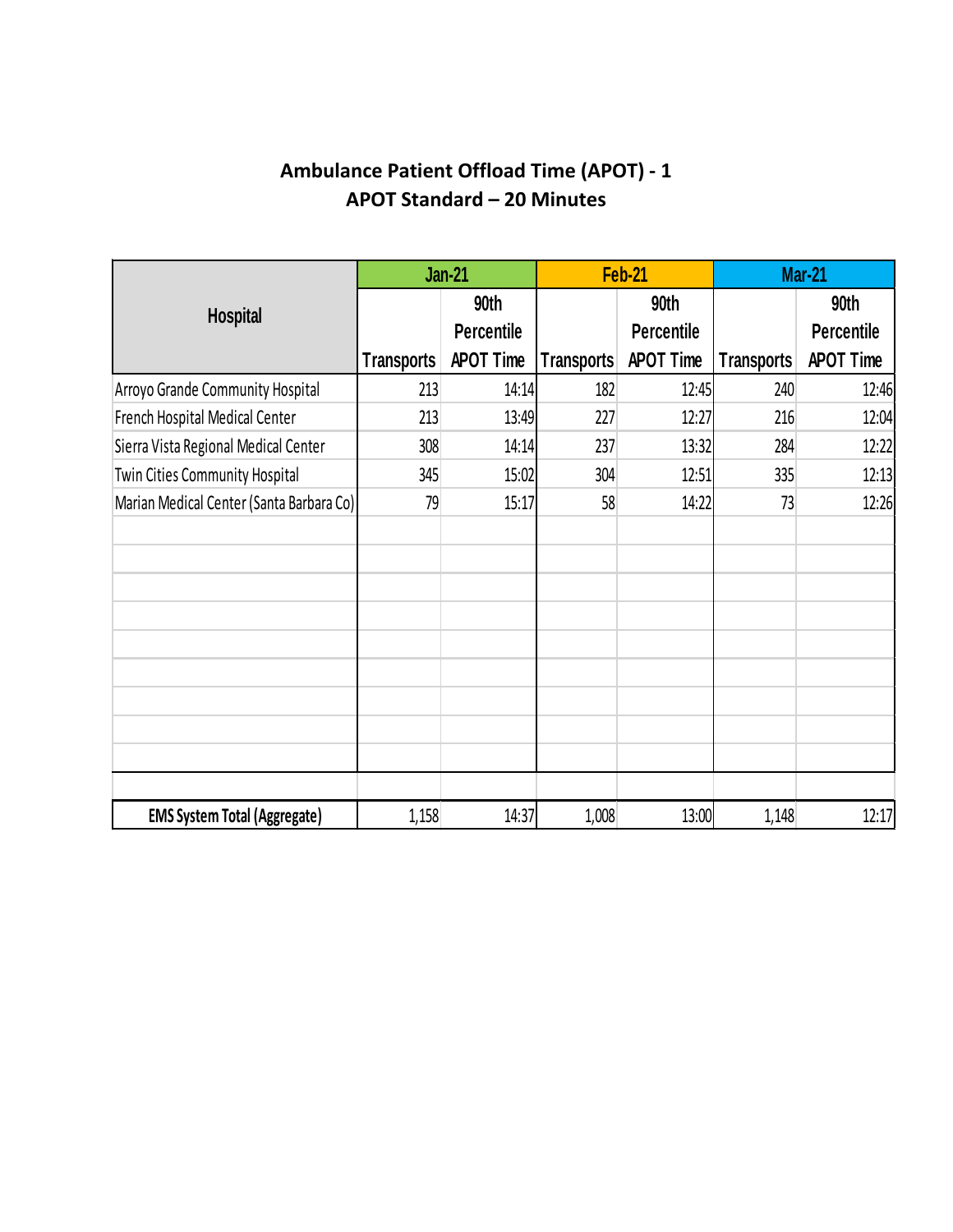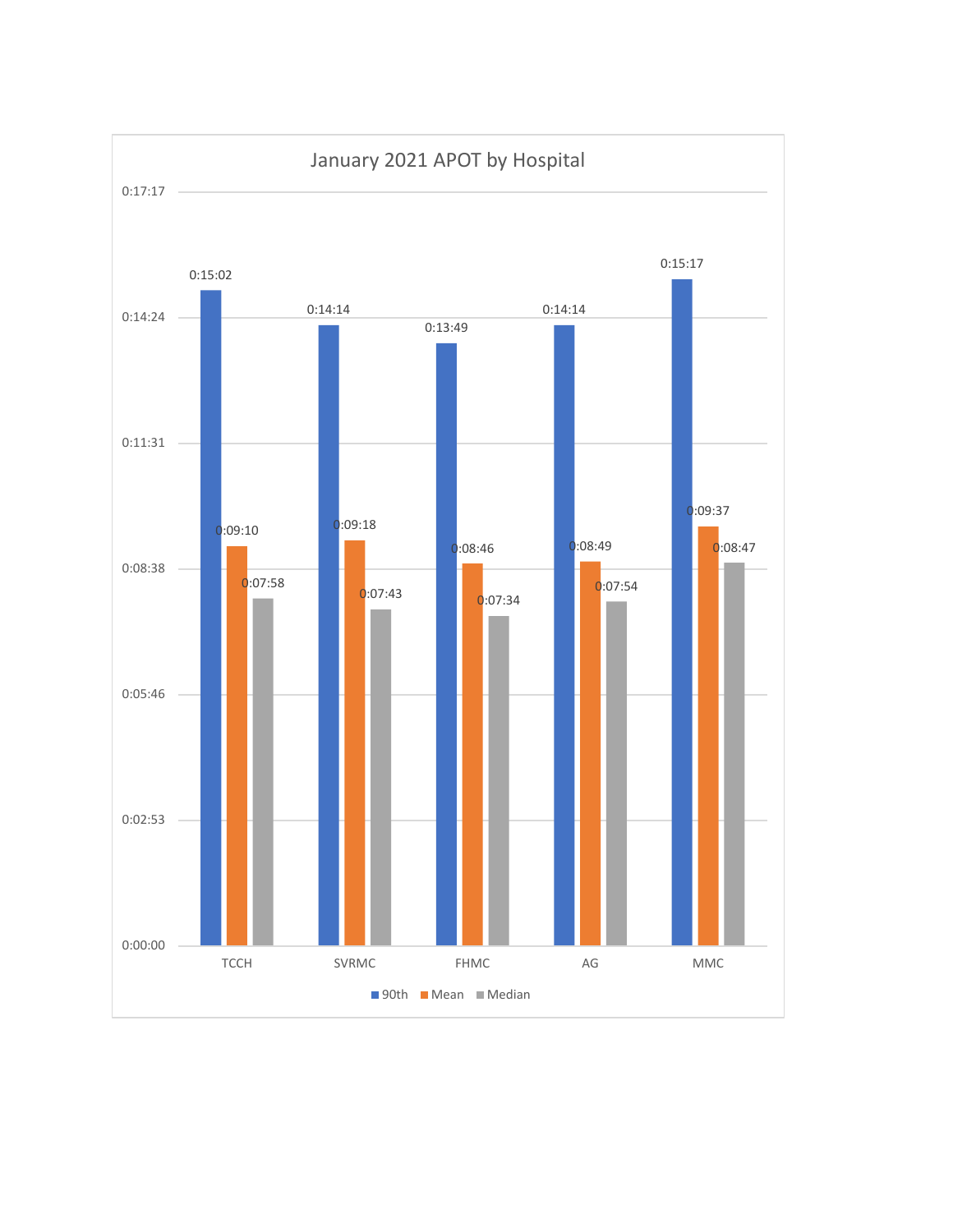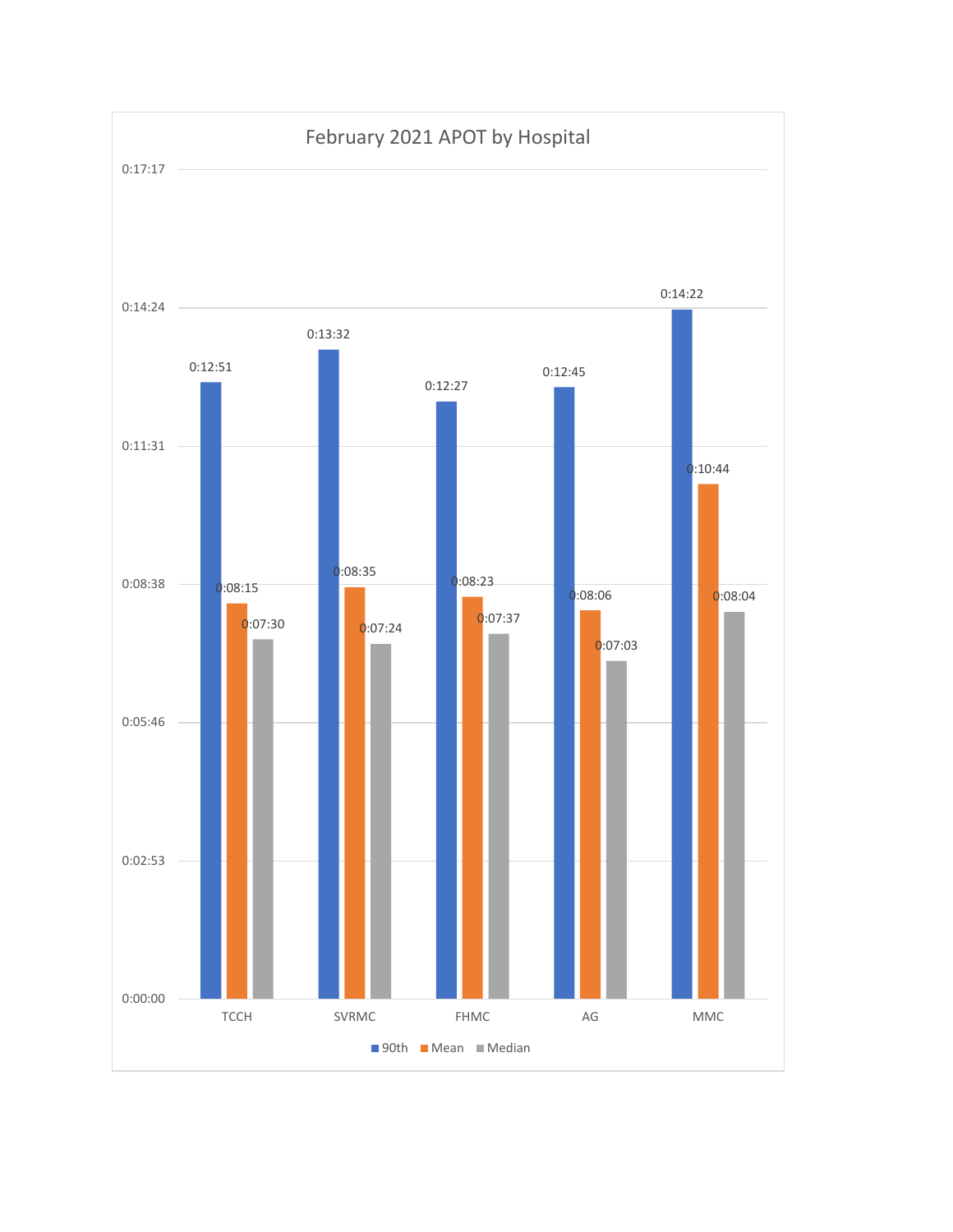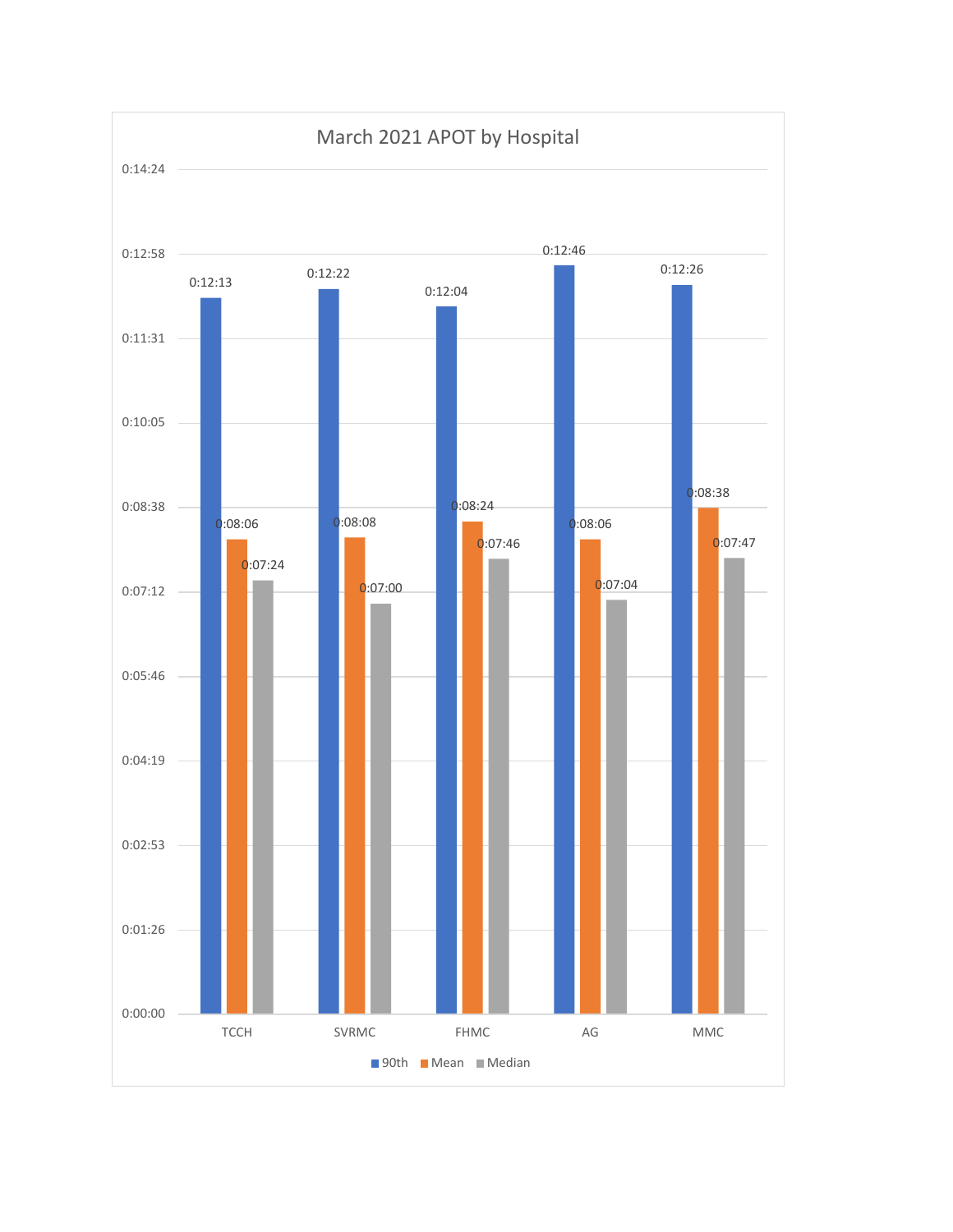### **APOT – 2**

- **2.1** Number and percentage of transports with transfer of care **within 20 min** of arrival at ED
- **2.2** Number and percentage of transport with transfer of care between **21-60 min** of arrival at ED
- **2.3** Number and percentage of transports with transfer of care between **61-120 min** of arrival at ED
- **2.4** Number and percentage of transports with transfer of care between **121- 180** min of arrival at ED
- **2.5** Number and percentage of transports with transfer of care **greater than 180 min** of arrival at ED
- APOT standard is **20 min**
- 9-1-1 calls only, no interfacility transfers or long-distance transfers

Includes 9-1-1 transports to Marian Medical Center by SLO County ambulances